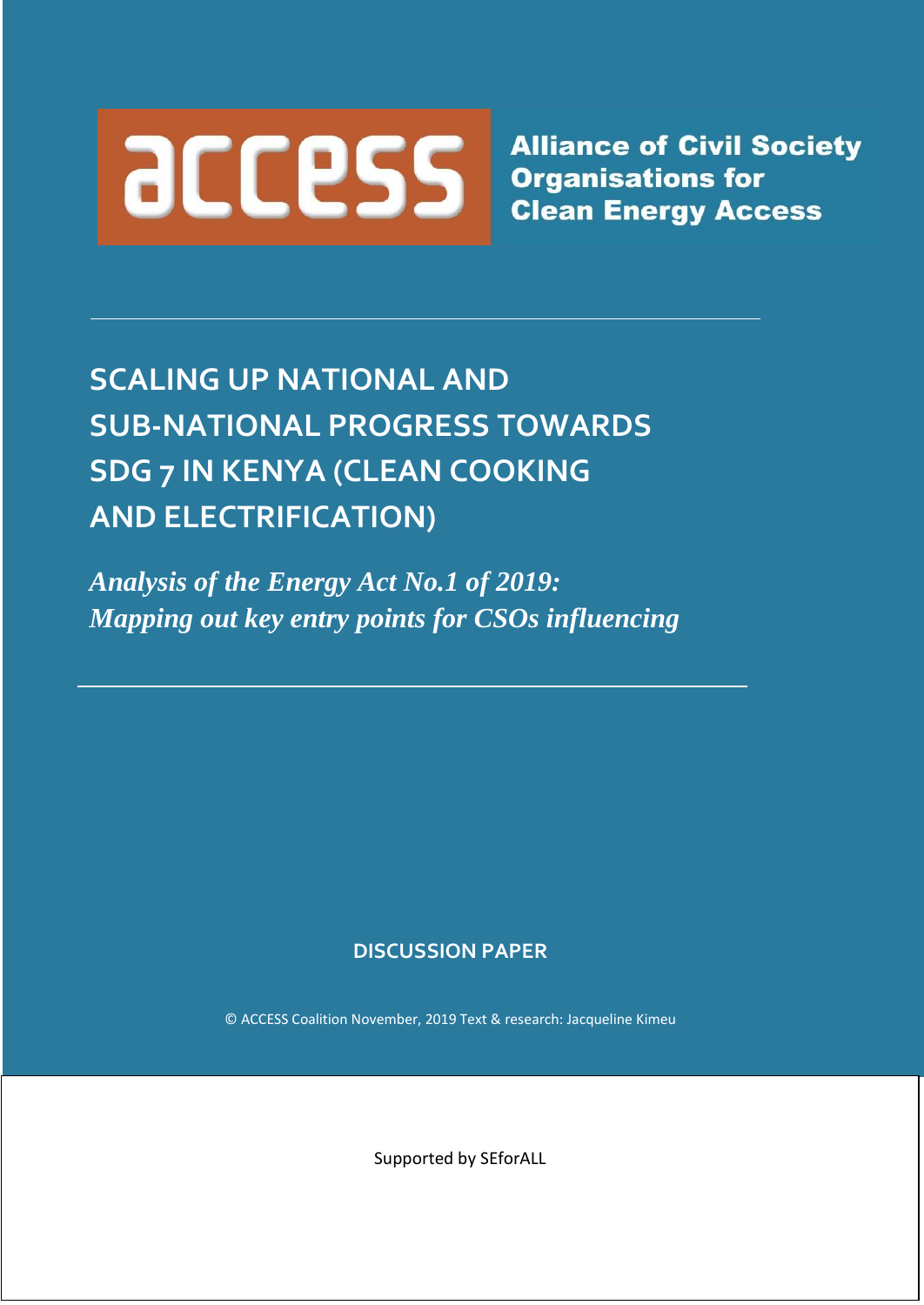# Disclaimer

This work is a product of Alliance of Civil Society organizations for Clean Energy Access (ACCESS) Coalition; the coalition does not guarantee the accuracy of the data provided in this work. Readers are responsible for assessing the relevance and accuracy of the content of the publication. ACCESS will not be liable for any loss or damage incurred by reason or person relying on information provided herein.

The discussion paper has been produced with the financial assistance of SEforALL and the views expressed herein cannot be taken to reflect the official opinion of SEforALL.

# Acknowledgments

We acknowledge with gratitude the support of Caroline McGregor and Hannah Girardeau from the SEforALL team for their guidance and oversight during the writing of this report. The ACCESS Coalition would also like to thank all those who provided reviews and insights to strengthen this discussion paper. They include; Emmanuel Ngeywo (CAFOD), Hannah Wanjiru (SNV), John Kioli and Wycliffe Amakobe (Kenya climate Change Working Group).

# List of Acronyms

ACCESS - Alliance of Civil Society organizations for Clean Energy Access CS - Cabinet Secretary CSOs - Civil Society Organizations REA - Rural Electrification Authority GDC - Geothermal Development Company KETRACO - Kenya Electricity Transmission Company Limited KPLC - Kenya Power and Lighting Company EPRA - Energy and Petroleum Regulatory Authority ERC - Energy Regulatory Commission REREC - Rural Electrification and Renewable Energy Corporation SEAF-K - Sustainable Energy Access Forum for Kenya RERAC- Renewable Energy Resource Advisory Committee NPEA - Nuclear Power Energy Agency. NEP - National Energy Policy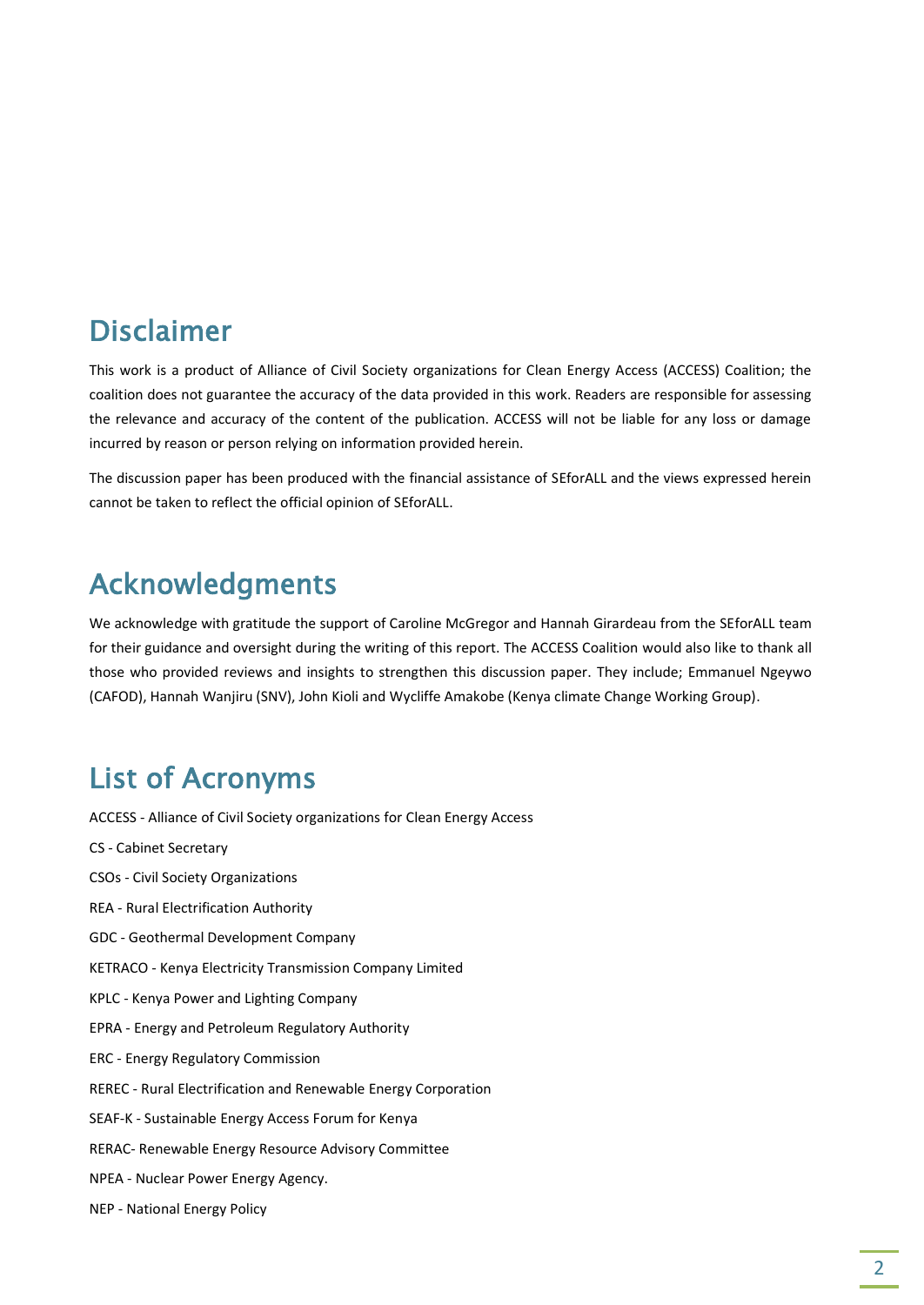# **TABLE OF CONTENTS**

| $1 -$ |       |                                                                                                                                                                                                                                                                                                                                                                                                                                               |  |
|-------|-------|-----------------------------------------------------------------------------------------------------------------------------------------------------------------------------------------------------------------------------------------------------------------------------------------------------------------------------------------------------------------------------------------------------------------------------------------------|--|
|       | 1.1   |                                                                                                                                                                                                                                                                                                                                                                                                                                               |  |
|       | 1.2   |                                                                                                                                                                                                                                                                                                                                                                                                                                               |  |
| 2.    |       |                                                                                                                                                                                                                                                                                                                                                                                                                                               |  |
|       | 2.1   |                                                                                                                                                                                                                                                                                                                                                                                                                                               |  |
|       | 2.2   |                                                                                                                                                                                                                                                                                                                                                                                                                                               |  |
|       | 2.2.1 | $\textbf{Institutional framework} \text{.} \textcolor{red}{\textbf{1}} \textbf{.} \textbf{.} \textbf{.} \textbf{.} \textbf{.} \textbf{.} \textbf{.} \textbf{.} \textbf{.} \textbf{.} \textbf{.} \textbf{.} \textbf{.} \textbf{.} \textbf{.} \textbf{.} \textbf{.} \textbf{.} \textbf{.} \textbf{.} \textbf{.} \textbf{.} \textbf{.} \textbf{.} \textbf{.} \textbf{.} \textbf{.} \textbf{.} \textbf{.} \textbf{.} \textbf{.} \textbf{.} \text$ |  |
|       | 2.2.2 |                                                                                                                                                                                                                                                                                                                                                                                                                                               |  |
| 3.    |       |                                                                                                                                                                                                                                                                                                                                                                                                                                               |  |
| 4.    |       |                                                                                                                                                                                                                                                                                                                                                                                                                                               |  |
|       | 4.1   |                                                                                                                                                                                                                                                                                                                                                                                                                                               |  |
|       | 4.1.1 |                                                                                                                                                                                                                                                                                                                                                                                                                                               |  |
|       | 4.1.2 |                                                                                                                                                                                                                                                                                                                                                                                                                                               |  |
|       | 4.1.3 |                                                                                                                                                                                                                                                                                                                                                                                                                                               |  |
|       | 4.2   |                                                                                                                                                                                                                                                                                                                                                                                                                                               |  |
|       | 4.2.1 |                                                                                                                                                                                                                                                                                                                                                                                                                                               |  |
|       | 4.3   |                                                                                                                                                                                                                                                                                                                                                                                                                                               |  |
|       | 4.3.1 |                                                                                                                                                                                                                                                                                                                                                                                                                                               |  |
|       | 4.3.2 | Preparation of resource maps and renewable energy resources inventory 16                                                                                                                                                                                                                                                                                                                                                                      |  |
| 5.    |       |                                                                                                                                                                                                                                                                                                                                                                                                                                               |  |
| 6.    |       |                                                                                                                                                                                                                                                                                                                                                                                                                                               |  |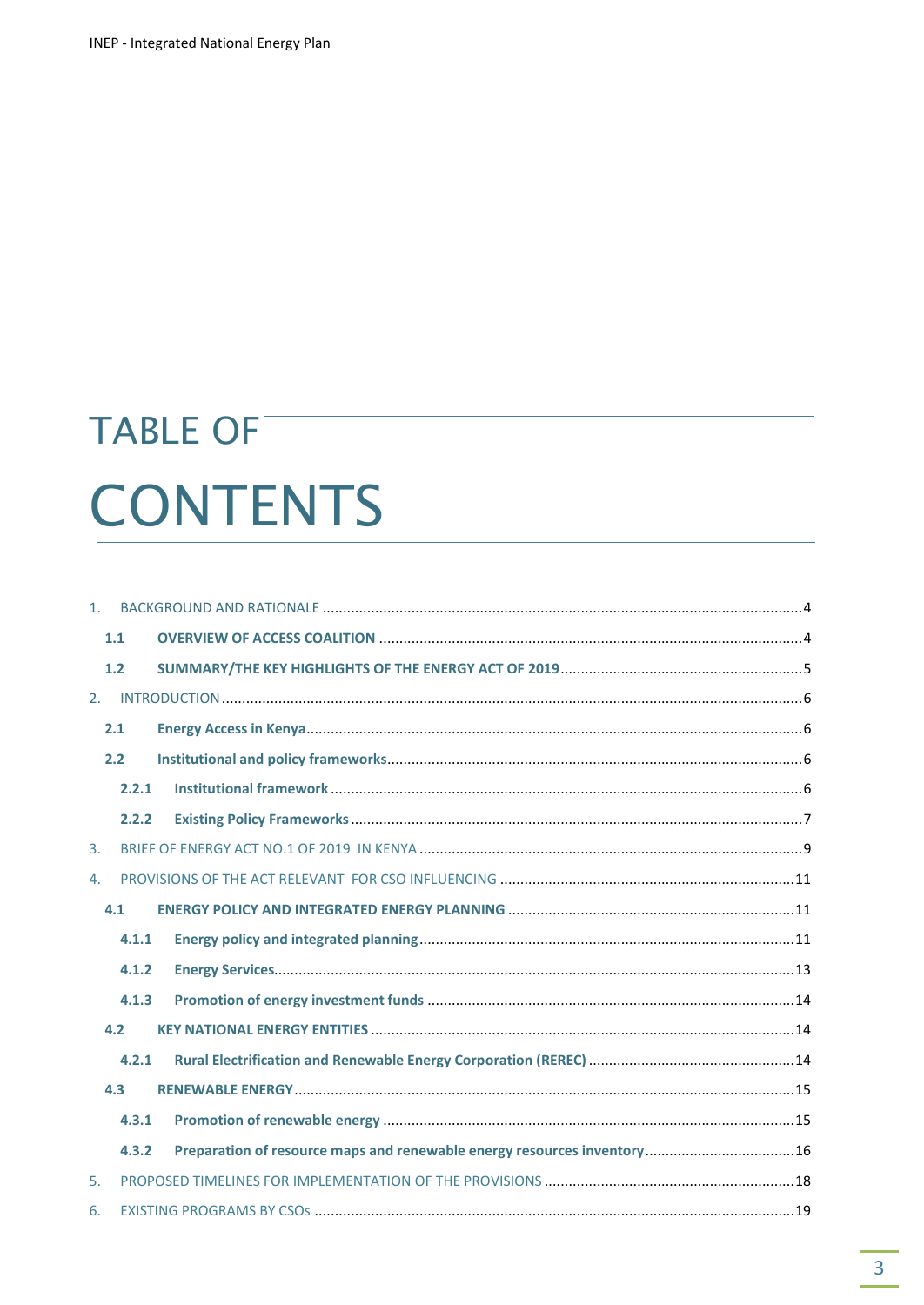# 1 BACKGROUND AND RATIONALE

This discussion paper seeks to explore the opportunities within Kenya's Energy Act of 2019 that civil society organizations (CSOs) in the country can plug into to scale up progress to meet Sustainable Development Goal 7 (SDG 7) on '*Ensuring access to affordable, reliable, sustainable and modern energy for all'.* The newly enacted Act is a vehicle for accelerating the achievement of the country's SEforALL/ SDG 7 targets. Toward this end, stakeholders in the energy space need to fully understand the provisions of the Energy Act of 2019 and its implications for achieving universal access.

The paper is work-in-progress and is based on a rapid analysis of the Energy Act of 2019 and the experiences of key CSOs in the Kenyan energy sector following a round-table co-hosted by SEforALL and ACCESS Coalition on 18<sup>th</sup> and 19<sup>th</sup> November 2019 at Crowne Plaza Hotel, Nairobi. ACCESS Coalition recognizes that the analysis is not an exhaustive piece of research, it is an attempt to stir a conversation on the opportunities for CSOs to influence the implementation of the Energy Act. We, therefore, welcome comments and feedback on the opportunities and suggestions made here including the practicability of realizing these opportunities.

## 1.1 OVERVIEW OF ACCESS COALITION

ACCESS is a global coalition of 65 organizations working at the local, national, regional, and international levels whose mission is to advocate for people living in poverty to have access to safe, reliable, and affordable energy, and for environmentally sustainable and efficient energy systems globally. Most ACCESS members are practitioners and civil society groups based in Sub-Saharan Africa and Asia.

ACCESS is a member of SEforALL - People-Centered Accelerator (PCA), a voluntary partnership of organizations devoted to gender equality, social inclusion, and women's empowerment. PCA comprises of different workstreams. Together with other partners, ACCESS leads *the 'National strategies' workstream which aims at enabling more effective Civil Society Organizations (CSOs) participation in advocating for delivery of SDG 7 in high impact countries.* With a specific focus in Kenya, Ghana and Zambia, a series of multi-stakeholder dialogues and capacity building workshops are planned in 2020 to enable CSOs to carry out informed advocacy in these countries.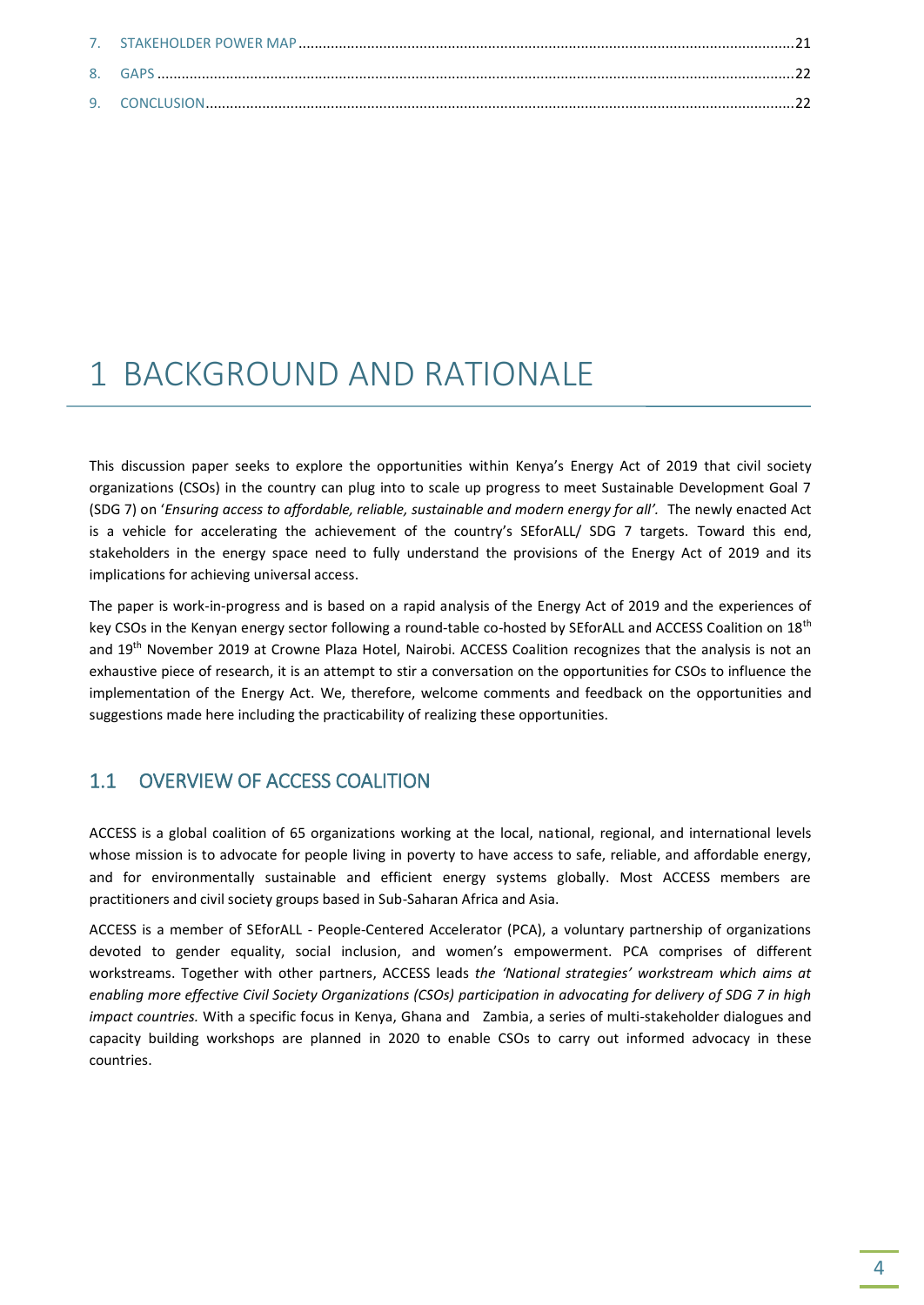# 1.2 SUMMARY/THE KEY HIGHLIGHTS OF THE ENERGY ACT OF 2019

The Energy Act of 2019 consolidated the entire laws relating to energy, to provide for National and County Government functions in relation to energy, to provide for the establishment, powers and functions of the energy sector entities; promotion of renewable energy ; exploration, recovery and commercial utilization of geothermal energy; regulation of midstream and downstream petroleum and coal activities; regulation, production, supply and use of electricity and other energy forms; and for connected purposes.

- **Integrated National Energy Plans (INEP) –** requires the Cabinet Secretary in consultation with relevant stakeholders to develop, publish and review energy plans in respect to coal, renewable energy and electricity so as to ensure delivery of reliable energy services.
- **Monitoring implementation of Integrated National Energy Plan (INEP)**  requires the Cabinet Secretary to prepare and publish a report on the implementation of INEP within three months after the end of each financial year.
- **Report on implementation of National Energy Policy (NEP) -** All entities and County Governments to submit their respective NEP implementation reports by *31st August every year*. The Cabinet Secretary will then publish the implementation of NEP by *30th September every year.* This will require development and enactment of relevant regulations**.**
- **Countrywide survey and a resource assessment** of all renewable energy resource will set the stage for extensive exploitation of renewable resources to meet the country's energy needs and requirements.
- **Establishment of Renewable Energy Centers -** the Act also empowers county governments to build local renewable energy centers in collaboration with REREC. This creates a platform for technology transfer and technology development assuring counties of energy independence in the long run.
- **Rural Electrification and Renewable Energy Corporation (REREC) –** the Act establishes REREC as the successor to the Rural Electrification Authority (REA) with added responsibilities in addition to overseeing implementation of the rural electrification program.
- **Vesting of renewable energy resources -** the Act vests all renewable and geothermal energy resources in the national government. This will ensure the government develops them for the benefit of all Kenyans not just for the communities where these resources are located.
- **Renewable Energy Resource Advisory Committee (RERAC) -** the Act establishes an inter-ministerial committee intended to advise the Cabinet Secretary on matters concerning the allocation and licensing of renewable energy resource areas etc.
- **Consolidated Energy Fund-** the Act establishes this fund to cater for energy development including promotion of renewable energy initiatives.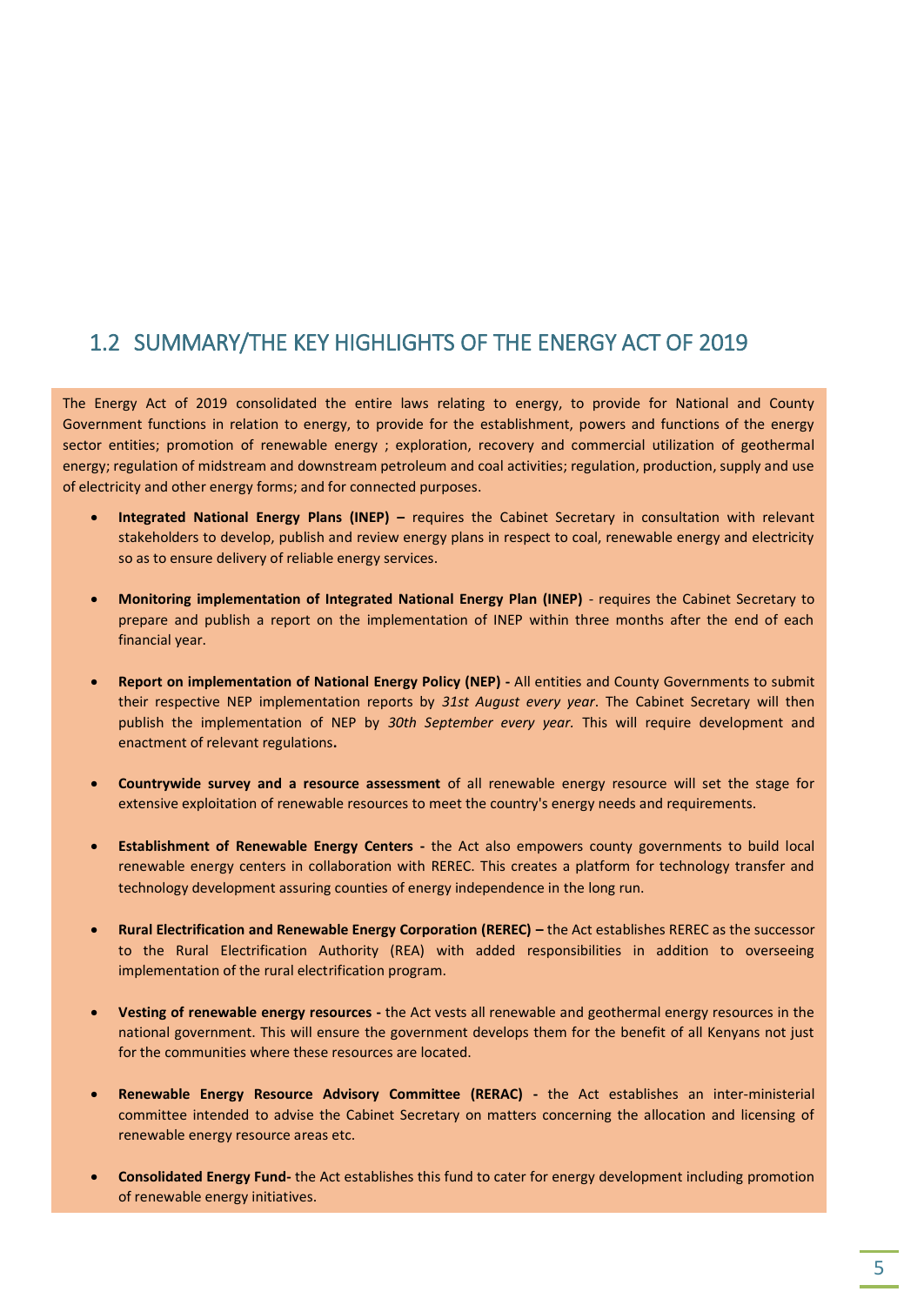# 2 INTRODUCTION

### 2.1 Energy Access in Kenya

odern energy is an enabler for many development areas including health, education. inclusive economic **M** odern energy is an enabler for many development areas including health, education, inclusive economic development, and gender equality. The adoption of SDG 7 in ensuring access to affordable, reliable, sustainable, and modern energy for all by 2030 is recognition of this potential development 'dividend'. Kenya identified energy as one of the key enablers upon which the economic pillar of Kenya's Vision 2030 development blueprint is built on. Under the Third Medium Term Plan 2018-2022 of this vision, the government intends to improve the energy infrastructure, promote the development and use of renewable energy source to create a cost-effective energy supply regime that is reliable and adequate to support industrialization, food security and job creation for economic growth. Kenya's SEforALL Action Agenda outlines how the country will achieve its ambitious SEforALL goals of; (a) Universal access to electricity by 2022 and clean cooking fuels and technologies by 2030; (b) Increasing the rate of energy efficiency by 2.785%; (c) Increasing the share of renewable energy in the national energy mix to 80% by 2030.

Data from SDG 7 energy progress report<sup>1</sup> shows that electricity access rate for Kenya in 2017 was 64%, with the urban and rural access rate being 81% and 58% respectively. Kenya stands out as a success case in electricity access with projections showing that it will achieve universal electricity access before  $2030^2$ . Access rate for clean fuels and technologies for

 $\overline{a}$ 

cooking in the same period (2017) was about 14% nationally, with urban areas having an access rate of 28% and rural areas reporting less than 5% access rate. This progress lags with an annual growth rate of 0.5% between 2010 and 2017, against a required growth rate of 3% if the 2030 targets were to be achieved globally. As in many other countries, Kenya lags in the achievement of other SEforALL/SDG 7 targets.

The enactment of the Energy Act No1. Of 2019, presents an opportunity for stakeholders to contribute towards meeting the country's targets and maximize impact across key nexus sectors.

# 2.2 Institutional and policy frameworks

#### 2.2.1 Institutional framework

The Act ushered in new mandates and frameworks for various institutions. Worth noting is the Rural Electrification and Renewable Energy Corporation (REREC) which was initially Rural Electrification Authority (REA), and the Energy and Petroleum Regulatory Authority (EPRA) which was known as the Energy Regulatory Commission (ERC). REREC's mandate was broadened to include functions such as management of activities at energy centres - which were initially under the stewardship of the national government – and, resource mobilization to support rural electrification. The institution is also responsible for developing rural electrification master plans in consultation with county governments. The Nuclear Power and Energy Agency, formerly known as Kenya Nuclear Electricity Board, is responsible for conducting nuclear electricity generation, creation of awareness, research and policy propositions regarding nuclear

 $<sup>1</sup>$  IEA, IRENA, UNSD, WB, WHO (2019), Tracking SDG 7:</sup> The Energy Progress Report 2019, Washington DC

 $2$  Kenya government targets universal access to electricity by 2022 as captured in its SEforALL Action Agenda and Investment Prospectus documents.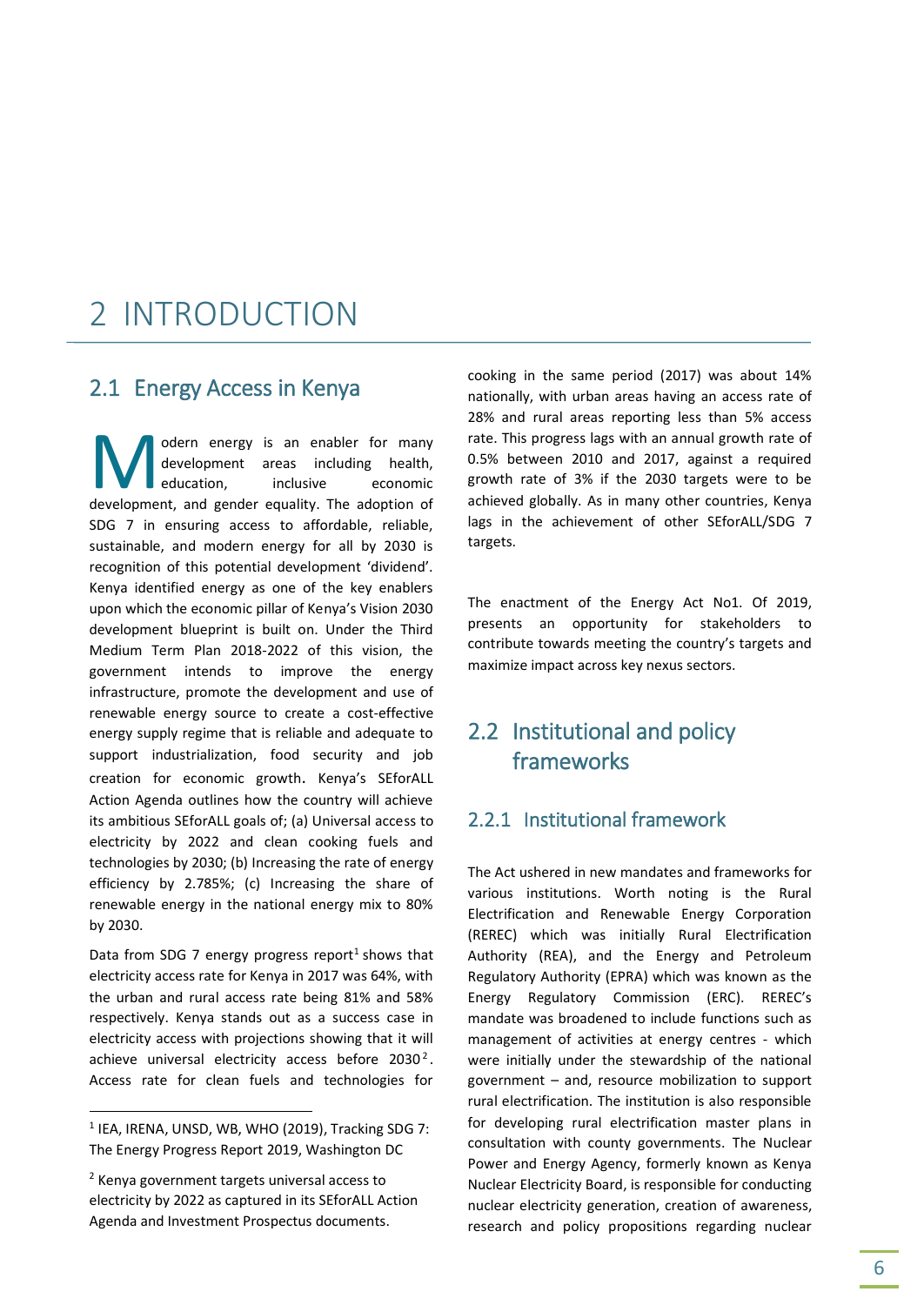electricity. EPRA bears the expanded mandate of regulating upstream petroleum and coal, unlike the predecessor REA. Others include the Energy and Petroleum Tribunal to hear and settle regulatory complains in the energy sector, Ministry of Energy which gives overall guidance through policy formulation, KETRACO in charge of high voltage transmission, Kenya Power and Lighting Company (KPLC) as a utility operator, Kenya Electricity Generating Company (KENGEN) for generating energy and selling to the utility operator, and Geothermal Development Company (GDC) who are in charge of prospecting geothermal resources.

necessary to review and align the energy sector policy, legal and regulatory framework with the provisions, spirit and aspirations of the Constitution.<sup>3</sup>

### Least Cost Power Development Plan (LCPDP) 2011-2031)

This 20-year roll-out plan was developed to guide stakeholders on how the government intends to develop the electricity sub-sector on a medium to long term scale. The indicative plan shows how different energy needs shall be met with the least cost to the economy and the environment. LCPDP is updated regularly by incorporating lessons learnt. The plan considers population changes, urbanization and technology changes to forecast new energy demand.

### 2.2.2 Existing Policy Frameworks

#### The Constitution of Kenya (2010)

The constitution has enhanced protection and enforcement of fundamental rights amongst other gains. It provides for a two-tier structure of government, i.e. the National and the County Governments. It distributes the functions and powers between the two levels as detailed in Chapter Eleven and the Fourth Schedule.

Concerning the energy sector, Part 1 of the Fourth Schedule provides that the National Government shall be responsible for: (a) Protection of the environment and natural resources to establish a durable and sustainable system of development including water protection, secure sufficient residual water, hydraulic engineering and the safety of dams. (b) Energy policy including electricity and gas reticulation and energy regulation; and (c) Public investment.

About the County Governments, Part 2 of the Fourth Schedule provides that they shall be responsible for county planning and development including electricity, gas reticulation, and energy regulation. It is

### Sustainable Energy for ALL Initiative (SEforALL) 2012

It's the government vehicle for achieving SDG 7 and it aims at mobilizing all stakeholders to take concrete actions toward ensuring universal access to modern services, striving to double the global rate of improvement in energy efficiency and doubling the share of renewable energy in the global energy mix, within the UN timeframe of 2030. One of the principles adhered to is Gender Equality and inclusiveness. The SEforALL goals are expected to be achieved through a number of High Impact Initiatives (HIIs), which are targeted, on-the-ground programs or projects, and categorized into High Impact Opportunities (HIOs). <sup>4</sup> A way to organize multistakeholder actions across all relevant sectors of the economy; and tangible entry points for stakeholders interested in taking action in specific areas of interest.

1

<sup>4</sup>

[https://www.seforall.org/sites/default/files/Kenya\\_A](https://www.seforall.org/sites/default/files/Kenya_AA_EN_Released.pdf) [A\\_EN\\_Released.pdf](https://www.seforall.org/sites/default/files/Kenya_AA_EN_Released.pdf)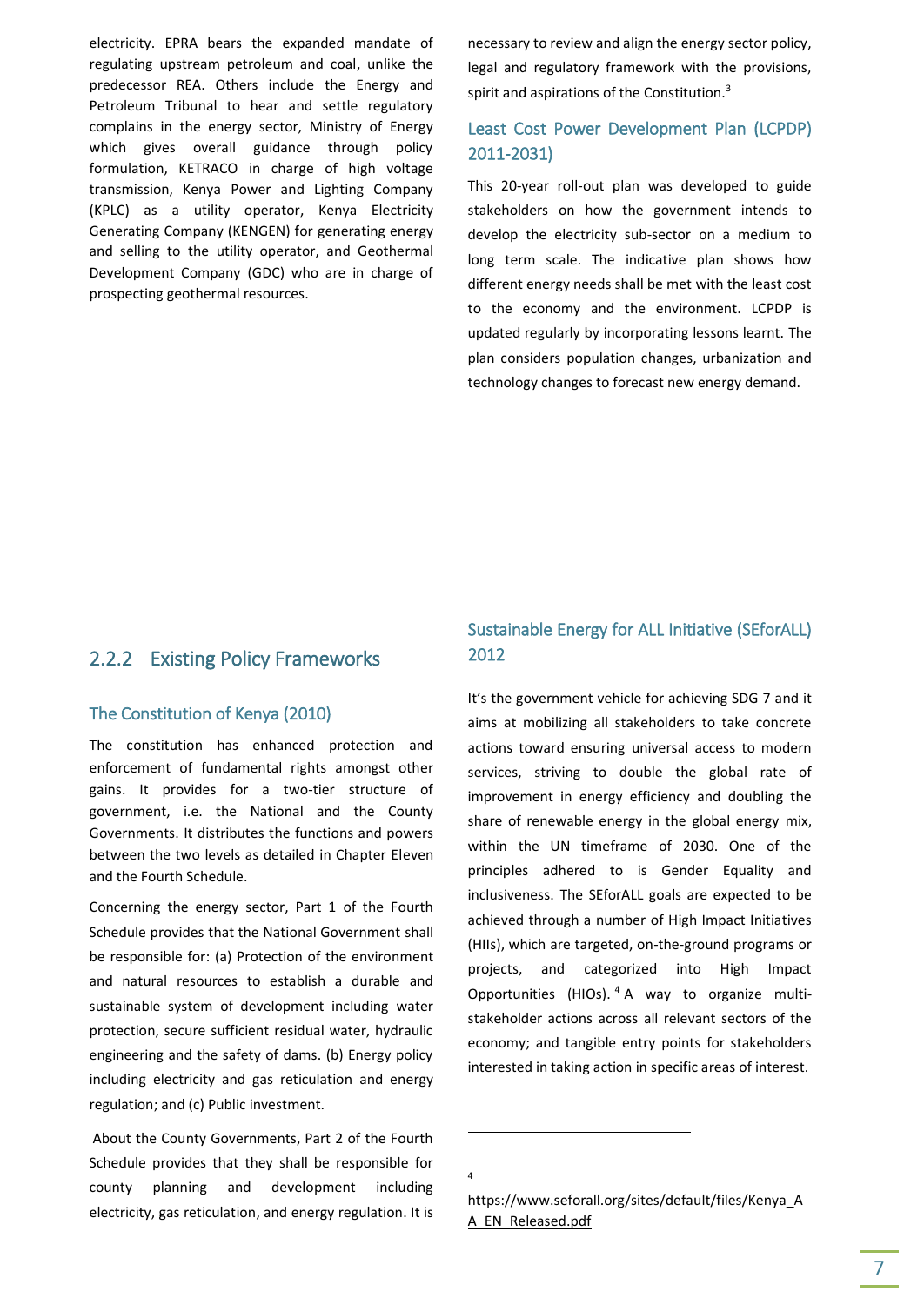The Action Agenda identifies the following gaps in clean cooking and electricity which needs to be

| Universal access to clean cooking gaps      | Universal access to electricity gaps  |
|---------------------------------------------|---------------------------------------|
| <b>Regulatory issues</b>                    | Affordability                         |
| Awareness and knowledge                     | Fragmented energy access market       |
| Information and sector analysis             | Need to develop mini grid policy      |
| Cook stove quality and performance          | Infrastructure                        |
| Last-mile distribution and producer finance | Costs and financial considerations    |
|                                             | <b>Rural Electrification Strategy</b> |

#### Kenya National Electrification Strategy (2018)

It is the roadmap to achieving universal access to electricity as a key plank of powering the country's development agenda. Its principal objective is to achieve electricity access for all households and businesses in Kenya over the shortest timetable and the acceptable quality of service. It focuses on identifying off-grid solutions that can meet the energy needs of lower-income remote population centres and housing clusters at reasonable costs and within the government's timeframe (KNES, 2018).<sup>5</sup>

#### National Energy Policy 2018

The policy aims to ensure an affordable, competitive, sustainable, and reliable supply of energy at the least cost to achieve the national and county development needs while protecting and conserving the environment for inter-generational benefits. In regards to clean cooking, it states that there is inadequate public awareness on the adverse health effects of the use of wood-fuel and kerosene on women and children and the inability to access and afford modern and clean energy. There is, therefore, a

 $\overline{a}$ 5 need to undertake measures to make clean and modern energy services affordable and accessible.<sup>6</sup>

#### Gender Policy in Energy (2019)

The policy aims to achieve gender equality and equity within the energy sector in Kenya. It guides mainstreaming of gender in institutions, policies and programs in the Ministry of Energy, County governments and other stakeholders. The specific objectives of the policy include; increasing awareness on gender in the Energy sector, promoting clean cooking solutions and environmental sustainability, ensuring compliance with the Constitution among others. 7

**-**6

[http://pubdocs.worldbank.org/en/413001554284496](http://pubdocs.worldbank.org/en/413001554284496731/Kenya-National-Electrification-Strategy-KNES-Key-Highlights-2018) [731/Kenya-National-Electrification-Strategy-KNES-](http://pubdocs.worldbank.org/en/413001554284496731/Kenya-National-Electrification-Strategy-KNES-Key-Highlights-2018)[Key-Highlights-2018](http://pubdocs.worldbank.org/en/413001554284496731/Kenya-National-Electrification-Strategy-KNES-Key-Highlights-2018)

[https://kplc.co.ke/img/full/BL4PdOqKtxFT\\_National%](https://kplc.co.ke/img/full/BL4PdOqKtxFT_National%20Energy%20Policy%20October%20%202018.pdf) [20Energy%20Policy%20October%20%202018.pdf](https://kplc.co.ke/img/full/BL4PdOqKtxFT_National%20Energy%20Policy%20October%20%202018.pdf)

<sup>7</sup> [https://www.energia.org/kenyas-ministry-of-energy](https://www.energia.org/kenyas-ministry-of-energy-launches-one-of-a-kind-gender-policy/)[launches-one-of-a-kind-gender-policy/](https://www.energia.org/kenyas-ministry-of-energy-launches-one-of-a-kind-gender-policy/)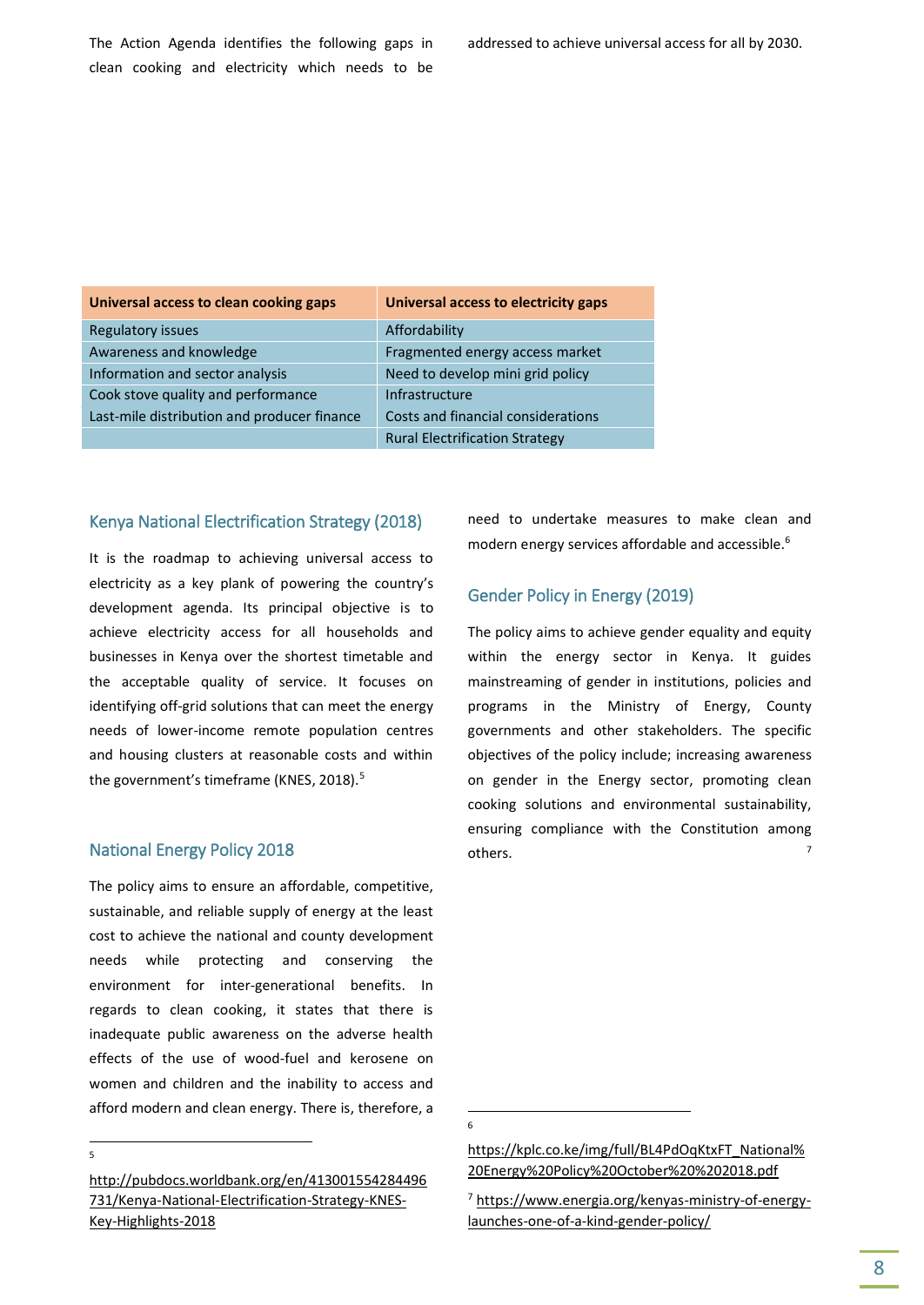# 3 BRIEF OF ENERGY ACT NO.1 OF 2019 IN KENYA

he Act was developed in response to calls to consolidate the laws relating to energy sector development, including the promotion of renewable energy and; regulation of midstream and downstream petroleum and coal activities. The Energy Act (2019) aligns the legal and regulatory framework of the energy sector he Act was developed in response to calls to consolidate the laws relating to energy sector development, including the promotion of renewable energy and; regulation of midstream and downstream petroleum and coal activities County Governments (Fig 1) concerning energy. Given the critical role energy plays as an enabler towards socioeconomic and political development, it is crucial to have sound regulatory frameworks and enabling environment ranging from policy to support services. Thus, the Energy Act (2019) lays out the governance framework for energy sector development at the national and sub-national level.<sup>8</sup>



**FIGURE 1: MAP OF KENYA SHOWING THE 47 COUNTIES<sup>9</sup>**

 $\overline{a}$ 

<sup>8</sup> [https://kplc.co.ke/img/full/o8wccHsFPaZ3\\_ENERGY%20ACT%202019.pdf](https://kplc.co.ke/img/full/o8wccHsFPaZ3_ENERGY%20ACT%202019.pdf)

<sup>9</sup>

[https://www.google.com/search?q=map+of+kenya+counties&rlz=1C1CHBD\\_enKE857KE857&sxsrf=ACYBGNTotkg](https://www.google.com/search?q=map+of+kenya+counties&rlz=1C1CHBD_enKE857KE857&sxsrf=ACYBGNTotkgdayhEt8n4tCO9vkPtMpSWUQ:1575182884241&tbm=isch&source=iu&ictx=1&fir=1HHRsetivMlTaM%253A%252CHo5CfAOlnvTAoM%252C_&vet=1&usg=AI4_-kShoebZHHi4uqDw0iAsj9yov8HvNw&sa=X&ved=2ahUKEwifx5XC7ZPmAhXCGewKHegEBpwQ9QEwDXoECAYQQg#imgrc=aehohAlBa0ViaM:&vet=1) [dayhEt8n4tCO9vkPtMpSWUQ:1575182884241&tbm=isch&source=iu&ictx=1&fir=1HHRsetivMlTaM%253A%252CH](https://www.google.com/search?q=map+of+kenya+counties&rlz=1C1CHBD_enKE857KE857&sxsrf=ACYBGNTotkgdayhEt8n4tCO9vkPtMpSWUQ:1575182884241&tbm=isch&source=iu&ictx=1&fir=1HHRsetivMlTaM%253A%252CHo5CfAOlnvTAoM%252C_&vet=1&usg=AI4_-kShoebZHHi4uqDw0iAsj9yov8HvNw&sa=X&ved=2ahUKEwifx5XC7ZPmAhXCGewKHegEBpwQ9QEwDXoECAYQQg#imgrc=aehohAlBa0ViaM:&vet=1)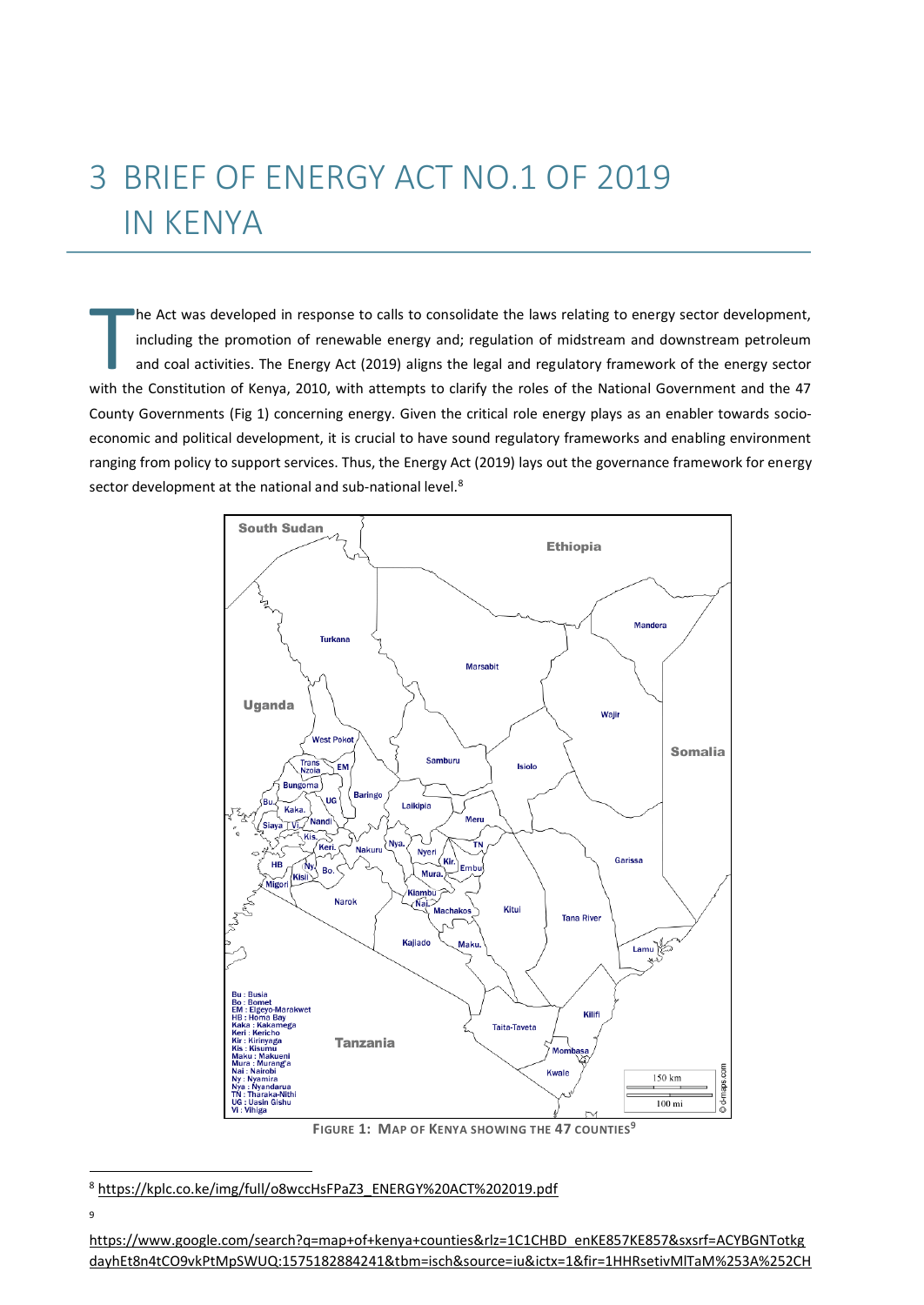The overall structure of the Energy Act 2019, starts with the objective, followed by the ten parts, namely:

- i) Preliminary defines the operational terms used throughout the Act;
- ii) The Energy Policy and Integrated Energy Plan articulates the roles of National and County Governments in the development of energy policy and plans;
- iii) The National Energy Entities articulates the objectives, roles and functions of different entities established under the Act;
- iv) Renewable Energy outlines vestment of renewable energy resources in the country and the role of Government in renewable energy resource mapping and development;
- v) Downstream Coal provides guidelines and regulations that govern energy production from coal;
- vi) Electrical Energy articulates guidelines that govern the generation, importation, transmission, distribution and supply of electricity in the country;
- vii) Rights of way, Wayleave and use of land for energy resources and infrastructure outlines guidelines on the development of energy infrastructure on any land, including permission to survey land, power of entry, payment of compensations, compulsory acquisition of land, power to loop trees and hedges as well as a declaration of energy resource areas;
- viii) Energy Efficiency and Conservation outlines the role of Energy and Petroleum Authority (EPRA) in developing the energy efficiency and conservation program including the designation of factories and buildings, accreditation of energy managers and auditors, conduct of energy audits and preparation of annual reports. It also articulates the power of Cabinet Secretary to enforce efficient use of energy and its conservation as well as the role of County Governments in ensuring efficiency and conservation, including the establishment of a fund to promote the same within the counties;
- ix) Miscellaneous provisions articulates the local content requirements, its monitoring and enforcement;
- x) Repeals, savings and transitional provisions articulates which policies and regulation have either been repealed or saved under the Act.

[o5CfAOlnvTAoM%252C\\_&vet=1&usg=AI4\\_](https://www.google.com/search?q=map+of+kenya+counties&rlz=1C1CHBD_enKE857KE857&sxsrf=ACYBGNTotkgdayhEt8n4tCO9vkPtMpSWUQ:1575182884241&tbm=isch&source=iu&ictx=1&fir=1HHRsetivMlTaM%253A%252CHo5CfAOlnvTAoM%252C_&vet=1&usg=AI4_-kShoebZHHi4uqDw0iAsj9yov8HvNw&sa=X&ved=2ahUKEwifx5XC7ZPmAhXCGewKHegEBpwQ9QEwDXoECAYQQg#imgrc=aehohAlBa0ViaM:&vet=1) [kShoebZHHi4uqDw0iAsj9yov8HvNw&sa=X&ved=2ahUKEwifx5XC7ZPmAhXCGewKHegEBpwQ9QEwDXoECAYQQg#i](https://www.google.com/search?q=map+of+kenya+counties&rlz=1C1CHBD_enKE857KE857&sxsrf=ACYBGNTotkgdayhEt8n4tCO9vkPtMpSWUQ:1575182884241&tbm=isch&source=iu&ictx=1&fir=1HHRsetivMlTaM%253A%252CHo5CfAOlnvTAoM%252C_&vet=1&usg=AI4_-kShoebZHHi4uqDw0iAsj9yov8HvNw&sa=X&ved=2ahUKEwifx5XC7ZPmAhXCGewKHegEBpwQ9QEwDXoECAYQQg#imgrc=aehohAlBa0ViaM:&vet=1) [mgrc=aehohAlBa0ViaM:&vet=1](https://www.google.com/search?q=map+of+kenya+counties&rlz=1C1CHBD_enKE857KE857&sxsrf=ACYBGNTotkgdayhEt8n4tCO9vkPtMpSWUQ:1575182884241&tbm=isch&source=iu&ictx=1&fir=1HHRsetivMlTaM%253A%252CHo5CfAOlnvTAoM%252C_&vet=1&usg=AI4_-kShoebZHHi4uqDw0iAsj9yov8HvNw&sa=X&ved=2ahUKEwifx5XC7ZPmAhXCGewKHegEBpwQ9QEwDXoECAYQQg#imgrc=aehohAlBa0ViaM:&vet=1)

1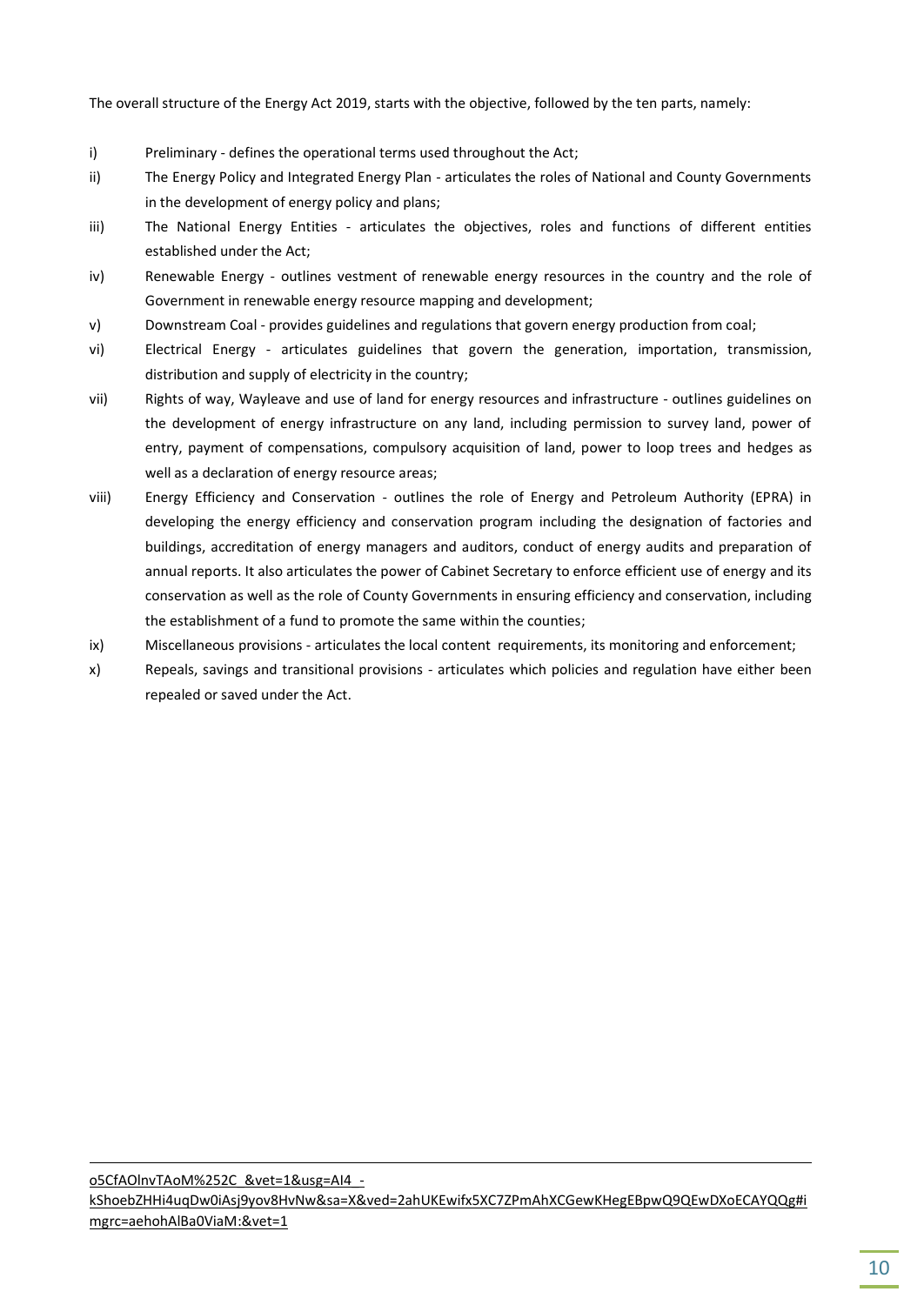# 4 PROVISIONS OF THE ACT RELEVANT FOR CSO INFLUENCING

nderstanding the Act and potential points for leverage is critical for civil society engagement in the implementation of the Inderstanding the Act and potential points<br>for leverage is critical for civil society<br>engagement in the implementation of the<br>Act. The discussion paper recognizes that CSOs in Kenya have continued to support and work in partnership with Ministry of Energy to provide valuable data, advice on policy formulation and demonstrate solutions to secure last-mile energy solutions including how to overcome barriers for investment and on inclusive energy service planning and delivery.

The paper identifies the following provisions as the key entry points for CSO influencing:

- 1) Part II on Energy Policy and Integrated Energy Plan;
- 2) Part III on National Energy Entities- especially the Rural Electrification and Renewable Energy Corporation (REREC);

3) Part IV on Renewable Energy – the establishment of the Renewable Energy Resources Advisory Committee.

# 4.1 ENERGY POLICY AND INTEGRATED ENERGY PLANNING

## 4.1.1 Energy policy and integrated planning

The Act gives powers to the Cabinet Secretary to ensure development, implementation and monitoring of energy policy and integrated planning in consultation with relevant stakeholders as described below:

| Article 4 (1) | To develop and publish a national energy policy reviewed every 5 years<br>❖                                                                                                                                                                             |
|---------------|---------------------------------------------------------------------------------------------------------------------------------------------------------------------------------------------------------------------------------------------------------|
| Article 4 (2) | To prepare and publish a report on the implementation of the national energy<br>❖<br>policy within three months after the end of each financial year                                                                                                    |
| Article 5 (1) | ※<br>To develop, publish and review energy plans in respect to respect to coal,<br>renewable energy and electricity to ensure delivery of reliable energy services at<br>the least cost. The Act articulates how the integrated plan is to be developed |
| Article 5(2)  | National energy service to develop and submit to the Cabinet Secretary plans for<br>❖<br>the provision of energy services per its mandate                                                                                                               |
| Article 5(3)  | 壘<br>Requires all the 47 County Governments to develop and submit a county energy<br>plan to the Cabinet Secretary in respect of its energy requirements                                                                                                |
| Articles 5(4) | To consolidate plans articulated in Article 5(2) & 5 (3) into an integrated national<br>❖<br>energy plan. The integrated national plan is to be reviewed every three years                                                                              |
| Article 5(6)  | To prescribe regulations on the content and timelines for preparation of the energy<br>❖<br>plans                                                                                                                                                       |
| Article 6 (1) | ❖<br>To prepare and publish a report on the implementation of the integrated national<br>plan within three months after the end of each financial year                                                                                                  |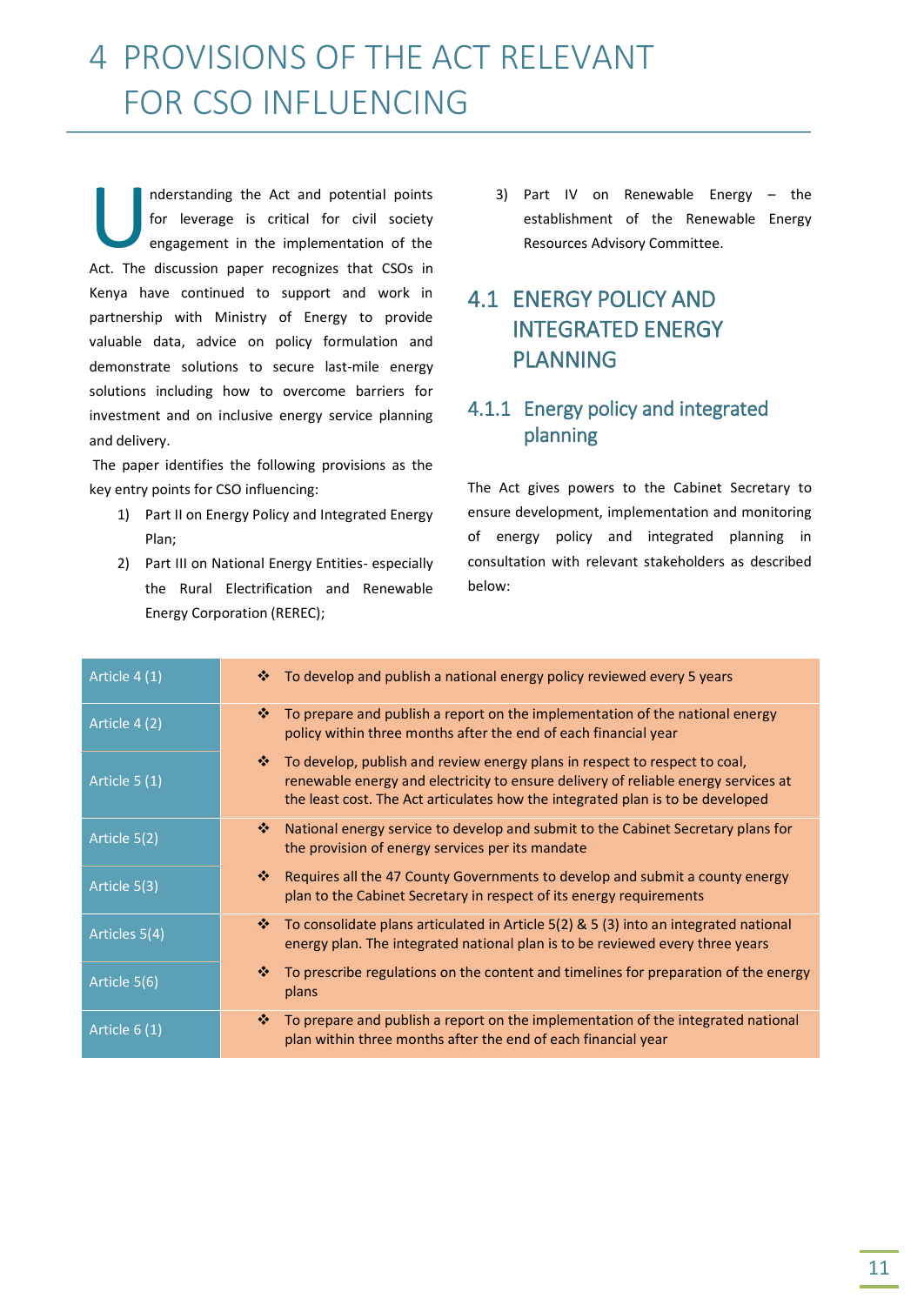The Articles highlighted above provide entry points for CSOs both at national and county level. The overarching entry point at the national level is an opportunity for CSOs to contribute to the development of the content of the energy plans and propose realistic timelines for its preparation. This is in the realization of Article 5(6) which requires the cabinet secretary to prescribe regulations on content and timelines for preparation of the plans. Further, CSOs can support the development of frameworks for the development of energy plans that emphasize energy as an enabler for development across sectors.

At the County Government level, the overarching entry point for CSOs is the opportunity to directly support the development of inclusive county energy plans, which are responsive to the needs. Various CSOs are already working in the counties e.g. Catholic Agency For Overseas Development (CAFOD) is working with Kitui County government to develop their energy sector plan; GIZ is doing the same in Turkana. HIVOS, WWF, Practical Action and others are working with different counties to support them in county planning as detailed in later sections of this document.

They have the opportunity to build the capacity of county technical staff on planning and implementation as well as policymakers within the County Government to develop and enact policies and regulations that will accelerate access to modern energy services.

More entry points for CSOs under energy policy and integrated planning are:

|                               | ❖<br>Lobby for the implementation of the National Energy policy                         |
|-------------------------------|-----------------------------------------------------------------------------------------|
| <b>National Energy Policy</b> | ❖<br>Build capacity of county governments and other stakeholders on provisions of the   |
|                               | <b>Policy</b>                                                                           |
|                               | ❖<br>Create awareness and training on the new Gender-Policy-in Energy                   |
|                               | ❖<br>Support in tracking the implementation of the policy                               |
|                               | Build capacity of county governments officials on county energy planning processes<br>❖ |
|                               | and framework and support in tracking implementation of the plans                       |
|                               | 壘<br>Influence budget allocation for decentralized energy solutions in national and     |
|                               | county level energy processes                                                           |
|                               | ❖<br>Provide sex-disaggregated data and information for planning at the county level    |
|                               | and support operationalization of the SEforALL website                                  |
| <b>Integrated national</b>    | Build the capacity of county-level CSOs and SEforALL committees to participate in<br>÷  |
| <b>Energy Plan</b>            | the development and implementation of county energy planning                            |
|                               | 壘<br>Promote inter-departmental planning within the county governments and Build the    |
|                               | capacity county governments and local CSOs on Energy-nexus with other sectors           |
|                               | Sensitizing the county government on the county energy planning frameworks<br>❖         |
|                               | 壘<br>Lobby for prioritization of energy departments and gender-energy focal points      |
|                               | within the counties                                                                     |
|                               | ❖<br>Sensitizing counties on the Energy Act of 2019                                     |
|                               | 壘<br>Develop more meaningful and transparent monitoring and reporting mechanisms        |
| <b>Monitoring</b>             | for energy access                                                                       |
| implementation of             | Provide energy data on progress to support tracking of the SDG 7 targets<br>壘           |
| <b>National Energy Plan</b>   |                                                                                         |
|                               | Lobby for multiple modes of dissemination of progress reports<br>❖                      |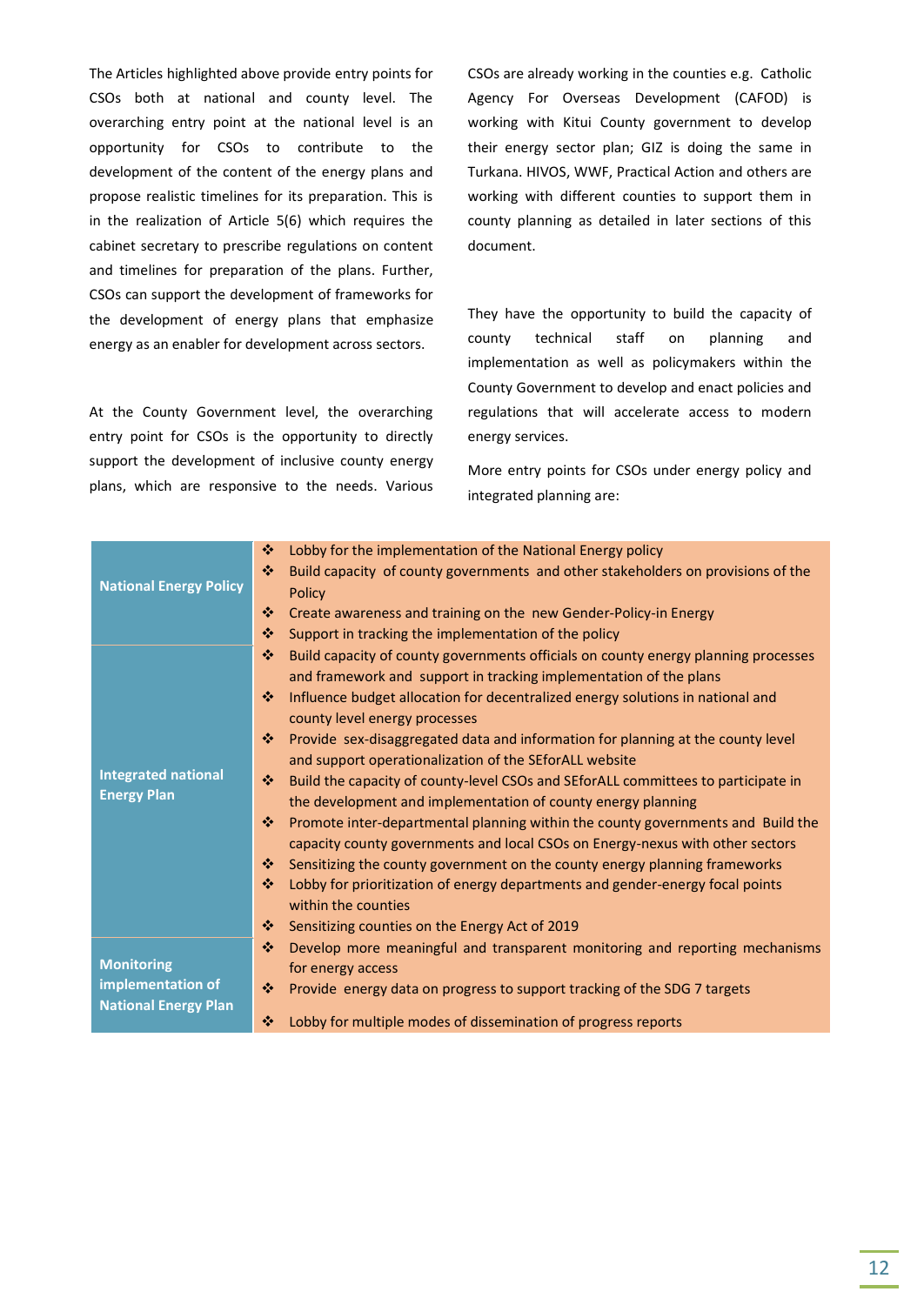### **Current status on Energy policy and Integrated Planning**

The Ministry of Energy has taken great strides in supporting integrated energy planning and energy policy development since the onset of devolution in Kenya. Some of the notable interventions Include:

- a) *Development of the National Energy Policy (2018)*, to ensure an affordable, competitive, sustainable and reliable supply of energy to meet national and county development needs at least cost while protecting and conserving the environment.
- b) *Development of SEforALL Action Agenda and investment prospectus* aimed at mobilizing all stakeholders to take concrete actions toward ensuring universal access to modern services, as well as striving to double the global rate of improvement.
- c) *Creating awareness to 43 counties on SEforALL.* However, the outcome of this was not adequately achieved because most counties at that time lacked designated energy departments.
- d) *Development of county energy planning framework* with support from GIZ to guide all counties in preparation of their Energy Plans. The framework was rolled out and some counties have developed their energy plans with support from various CSOs.Few counties(less than ten) have been able to develop energy plans with support from INGOs like Practical Action, Worldwide Fund for Nature (WWF), GIZ, and Netherlands Development Organization (SNV) among others with limited involvement of local CSOs.
- e) *Proposal to establish a County Energy Committee* comprised of different stakeholders in the counties to support energy planning. This is because there is high turn-over of county officials as most of them are appointed on a political basis.
- f) *Creation of the SEforALL website* (not yet online), and establishing the SEforALL secretariat at the Ministry of Energy.

#### 4.1.2 Energy Services

Article 7(1) of the Energy Act No.1 of 2019 obligates the Government to facilitate the provision of affordable energy services to all persons in Kenya. Article 7(3) further mandates the Cabinet Secretary to develop and implement a fair, transparent, and equitable strategy to ensure that all households are connected to a supply of electricity by 2030. An entry point for CSOs is to work with the National Government to implement the electrification strategy for all households. It is important to note that there are government agencies such as REREC, KPLC whose ongoing strategies and plans can be revised to reflect the changing needs.

#### **Status on strategies for energy provision**

Notable strategic programmes initiated by the Government that respond to Article 7 of this Act, most of which target the last-mile and the poorest groups are:

- **Kenya off-grid Solar Access Programme (KOSAP) -** KOSAP is a government initiative funded by the World Bank. It is aimed at providing access to modern energy (both clean cooking and electricity) to 16 counties which are marginalized and underserved and whose connection to the main grid is not viable from a financial standpoint. The KOSAP electrification component aims to reach over 1.2 million households with stand-alone solar home systems and minigrids, while the clean cooking component targets the sales of at least 150,000 stoves in 8 counties through a result-based financing facility.
- **Last Mile Connectivity Project** aims at facilitating the extension of low voltage electricity lines from 17,967 transformers across all the 47 counties in Kenya reaching over 1,035,801 households within a radius of 600m from the transformers at a subsidized cost.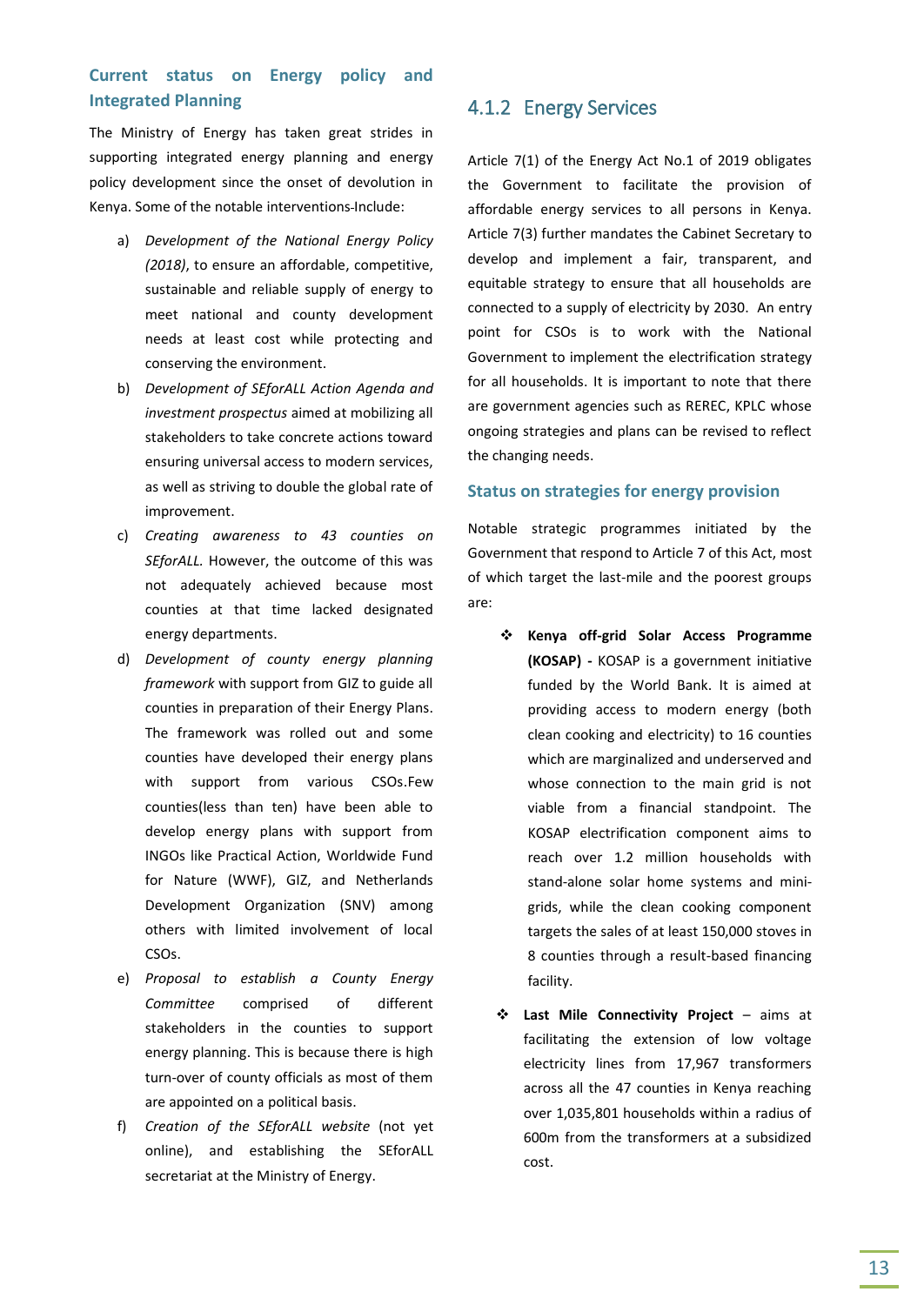- **The Slum Electrification Project** the project was implemented by KPLC and targeted over 1,000,000 households in urban low-income areas (slums). It was aimed at addressing the stringent KPLC connection requirements such as wiring certificates, way-leaves and permanent structures among others. The project ended, however, there is the possibility to have another phase under the World Bank's Kenya Electricity System Improvement Project.
- $\div$  The Mwananchi Gas Project- the project is implemented by the National Oil Corporation to promote uptake of 6kg LPG cylinders at a lower price to low-income households who cannot afford the big cylinders. It aims at increasing LPG penetration in Kenya to about 70% by 2020.

The government has also launched the Kenya Electrification Strategy (KNES) in 2018, developed in partnership with the World Bank to provide a roadmap to achieving universal access to electricity for all Kenyans by 2022. The strategy recognizes the key role played by off-grid options, mini-grids and stand-alone solar systems that complement grid extension and densification.

### 4.1.3 Promotion of energy investment funds

Article 8(1) requires the cabinet secretary to develop a conducive environment for the promotion of investments in energy infrastructure, including the formulation of guidelines in collaboration with relevant county agencies on the development of energy projects and to disseminate the guidelines among potential investors. CSOs need to support the development of these guidelines at the national level. At the county level, however, support is needed towards carrying out an energy needs assessment and feasibility studies for projects to ensure economic viability, socio-cultural acceptability as well as environmental sustainability. There is also an opportunity in supporting the counties to market investment-ready projects to potential investors.

#### **Current status on Energy investment funds**

 **SEforALL Investment Prospectus (IP) -** the IP presents the short-term priorities of the government for the operationalization of the country's SEforALL Action agenda. It was developed to attract investment in the country's energy sector with a particular focus to address the country's SEforALL goals of ensuring universal access to modern energy services, doubling the global rate of improvement in energy efficiency and doubling the share of renewable energy (RE) in the global energy mix by 2030.

#### 4.2 KEY NATIONAL ENERGY ENTITIES

The Act establishes powers and functions of the energy sector entities (with expanded mandates) which are; Energy and Petroleum Regulatory Authority (EPRA), the Rural Electrification and Renewable Energy Corporation (REREC) and the Nuclear Power and Energy Agency. Analysis of the national energy entities will only focus on REREC as this presents the niche for CSOs to accelerate universal access to energy for all.

### 4.2.1 Rural Electrification and Renewable Energy Corporation (REREC)

Article 43(1) of the Act establishes the Rural Electrification and Renewable Energy Corporation (REREC) as the successor to the Rural Electrification Authority (REA). In addition to overseeing the implementation of the rural electrification program, REREC's extended mandate includes; *developing and updating the renewable energy master plan, establishing energy centres in the counties, developing, promoting and managing the use of renewable energy (excluding geothermal),*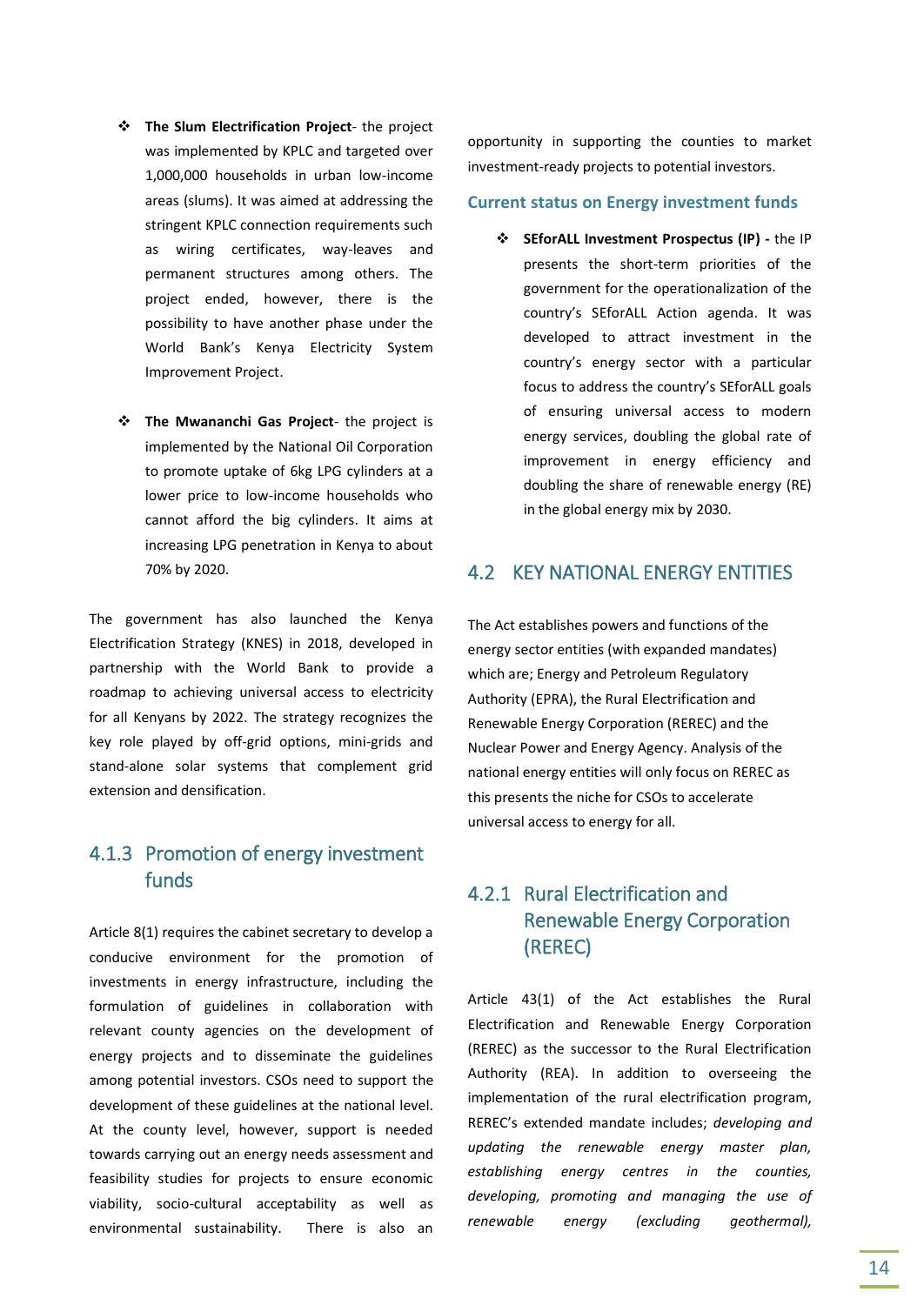*Coordinating research in renewable energy, developing appropriate local capacity for renewable technologies, offering clean development mechanisms such as carbon credit trading, among others.*

The main entry point for CSOs lies in working with REREC on setting up and equipping energy centres in all the 47 counties. These centres offer programs on renewable energy, technology demonstrations and training covering a range of technologies such as biogas, improved cookstoves, improved efficiency charcoal and cookstove kilns, wind and energyefficient devices (e.g. fireless cookers).

The Energy Centers also offer technical assistance and training to prospective individuals and groups, information and awareness-raising on topical energy issues, as well as a multi-purpose tree seedling

production and skills transfer to support on-farm wood fuel supply. CSOs support is key in ensuring that communities within counties benefit from the services offered by these centres through facilitating training, exchange programmes or using these facilities as centres of excellence for energy access. Other entry points for CSOs, are highlighted below:

- Technical assistance to REREC in setting up the energy centers (e.g. energy technologies, reading materials
- ❖ Support REREC in developing a national strategy for coordinating research in renewable energy in collaboration with county governments
- ❖ Supporting development of Energy master plans for counties
- ❖ Supporting REREC in conducting needs assessment for each of the new and existing energy centers to identify their existing human resources, infrastructure, equipment, budget, activities, needs, and potential capacity for training
- Offering demonstrative training and capacity building to counties and individual energy entrepreneurs and users
- $\cdot$  Creating awareness on the benefits of the energy centers and promoting renewable energy fairs and exhibitions

### 4.3 RENEWABLE ENERGY

The Act vests all unexploited renewable energy resources under the national government as stated in Article 73. Under the Act, each county shall develop and submit a county energy plan to be submitted to the Cabinet Secretary in respect of its energy requirements. Counties will also be required to carry out feasibility studies for renewable energy aimed at providing relevant information for optimal exploitation of these resources and to aid in the development of county renewable energy master plans.

#### 4.3.1 Promotion of renewable energy

To promote renewable energy development and use, Article 75 mandates the cabinet secretary in conjunction with relevant agencies to; *(a)formulate a national strategy for coordinating research in renewable energy, (b)provide an enabling framework for the efficient and sustainable production, distribution and marketing of renewable energy, (c)promote the development of appropriate local capacity for the manufacture, installation, maintenance and operation of basic renewable technologies; (d) promoting the use of fast-maturing trees for energy production among others.*

### **4.3.2 Establishment of Renewable Energy Resource Advisory Committee**

Under Article 76(1), the Act mandates establishment of an inter-ministerial committee known as the *Renewable Energy Resource Advisory Committee*  composed of representatives drawn from GDC,

**Rural Electrification and Renewable Energy Corporation (REREC)**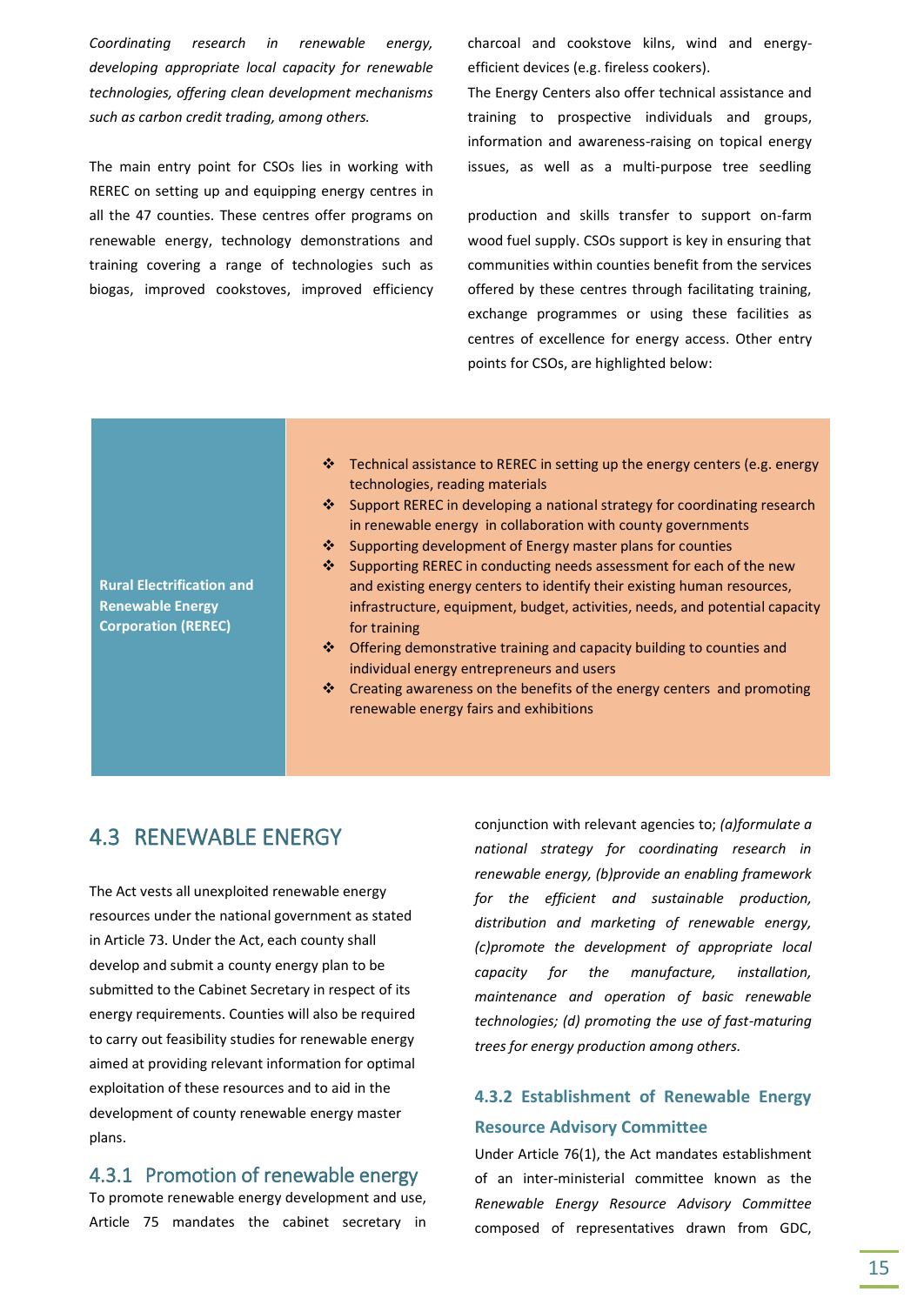KenGen, National Treasury and the Attorney General and is open to co-opt at most four members. The committee is mandated to advise the Cabinet secretary on matters including;(a) *the criteria for allocation and licensing of renewable energy resources and areas, (b)management of water towers and catchment areas, development of multipurpose projects to ensuring proper coordination at policy, regulatory, conservation and operational levels on matters relating to the various uses of water resources; (c)management and development of renewable energy resources and,(d) advising the County Governments on matters relating to renewable energy resources.* Provides a lobbying opportunity for CSOs to ensure an all-inclusive committee that brings on board representatives from key sectors of the society i.e. public, private and the civil society.

#### **Current status of existing committees**

- **SEforALL Advisory Group-**SEforALL action agenda proposes the establishment of the advisory group with representatives drawn from; inter-ministerial committee on SEforALL, Council of Governors, public sector, civil society, private sector, research institutions. The role of the committee is to advise on policy, planning, business models, technology, innovation, capacity building and knowledge sharing.
- **SEforALL Secretariat -** Comprises of a team of technical staff assigned by the Ministry of Energy and they are charged with the responsibility of developing a programme to improve the capacity of national and local institutions as part of accelerating renewable energy technology transfer and use.
- **The SEforALL inter-ministerial committee -** The SEforALL Action Agenda prioritizes key nexus areas with a clear description of why the issues are significant, as well as outlining a path to achieving the 2030 targets. The key nexus areas identified are; water, health, gender equality, climate change/environment, education and food

security. Despite this important recognition of the need to operationalize nexus planning and implementation, the SEforALL inter-ministerial Committee is not yet operational due to insufficient financial resources allocated to the SEforALL secretariat to convene awareness and capacity building sessions. More widely, progress on meeting the targets is hampered by a lack of shared understanding among key stakeholders of which interventions should be prioritized.

### 4.3.2 Preparation of resource maps and renewable energy resources inventory

Article 74 requires the Ministry of Energy to undertake a countrywide survey and a resource assessment of all renewable energy resources within twelve months after the Act has been enacted. The Act further requires preparation of renewable energy resources inventory and resource maps of each renewable energy resource to be updated biennially and published through the Gazette. The inventory and resource maps will take into account the relevant data, information, maps documents or report.

#### **Current status of RE resources inventory**

In 2017, the government commissioned a study to assess the usage of renewable energy sources in 47 counties. The government has undertaken past studies and resource assessments to understand the country's potential in solar, wind, hydro and other renewable resources. Few examples include Solar and Wind Energy Resource Assessment (SWERA) mapping exercise that was completed and published in 2008, Wind Energy Prospectus Kenya report 2013, National Hydro Resources Atlas, 2015 and Small hydro scoping study 2006.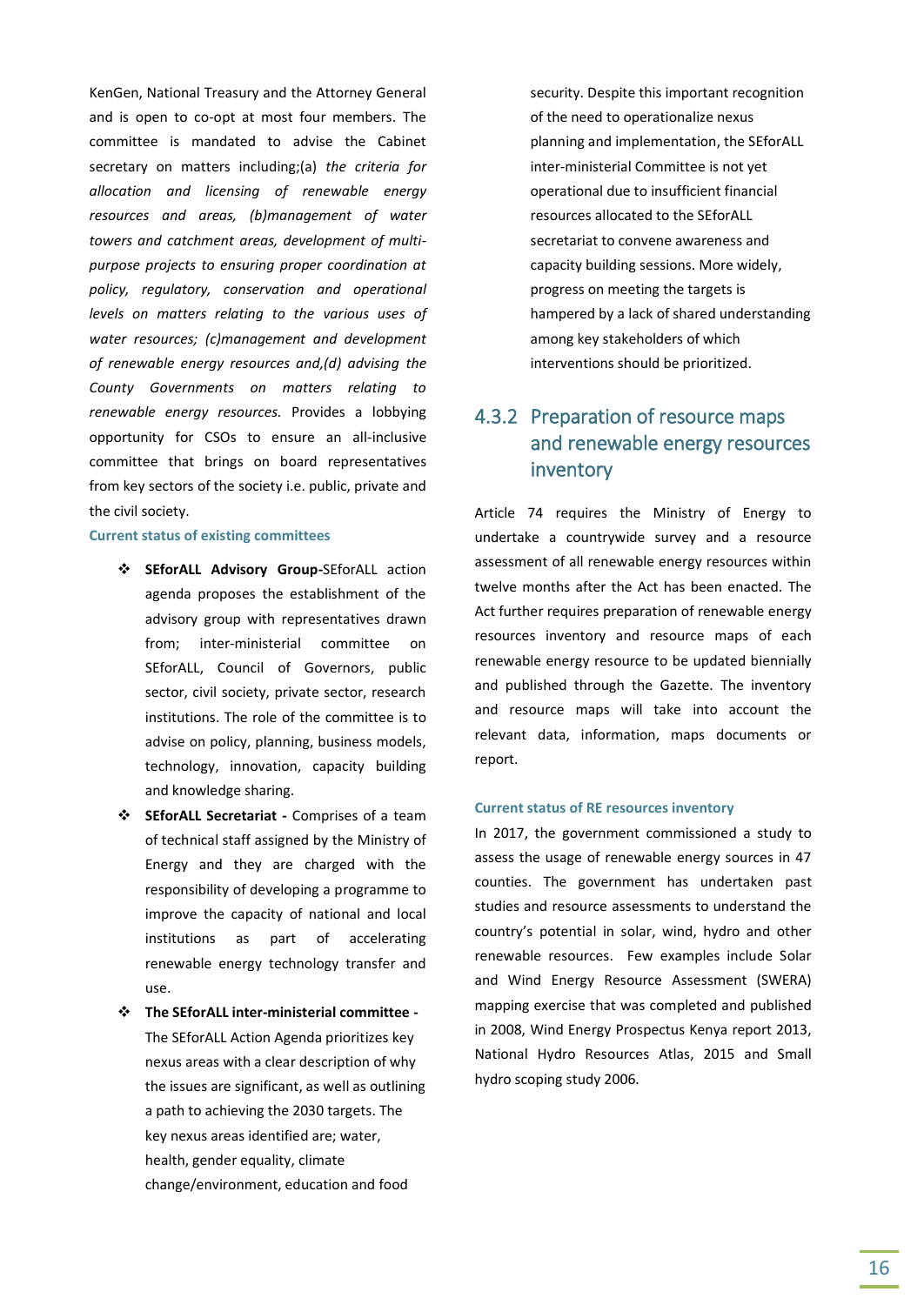| <b>Promotion of renewable</b><br>energy                                                  | Develop innovative technologies to support uptake of renewable<br>❖<br>energy products                                                                                                                                                                                                                                                                                                                                                                                                                                               |
|------------------------------------------------------------------------------------------|--------------------------------------------------------------------------------------------------------------------------------------------------------------------------------------------------------------------------------------------------------------------------------------------------------------------------------------------------------------------------------------------------------------------------------------------------------------------------------------------------------------------------------------|
| <b>Establishment of Renewable</b><br><b>Energy Resource Advisory</b><br><b>Committee</b> | Lobby for clear mandate, balanced composition, effective<br>❖<br>functioning of the committee including $-$ assessing the capacity of<br>the members, resources, access to information<br>Lobby for CSO inclusion and nexus ministries in the Renewable<br>桑。<br><b>Energy Resources Advisory committee</b><br>Lobby for budget allocation for energy-nexus planning<br>❖<br>壘<br>Strengthen inter-ministerial planning on nexus at the national level<br>(what can we learn from the clean cooking inter-ministerial<br>committee?) |
| <b>Preparation of resource maps</b><br>and renewable energy<br>resources inventory       | ❖<br>Providing data and resources for development of the energy<br>resource maps                                                                                                                                                                                                                                                                                                                                                                                                                                                     |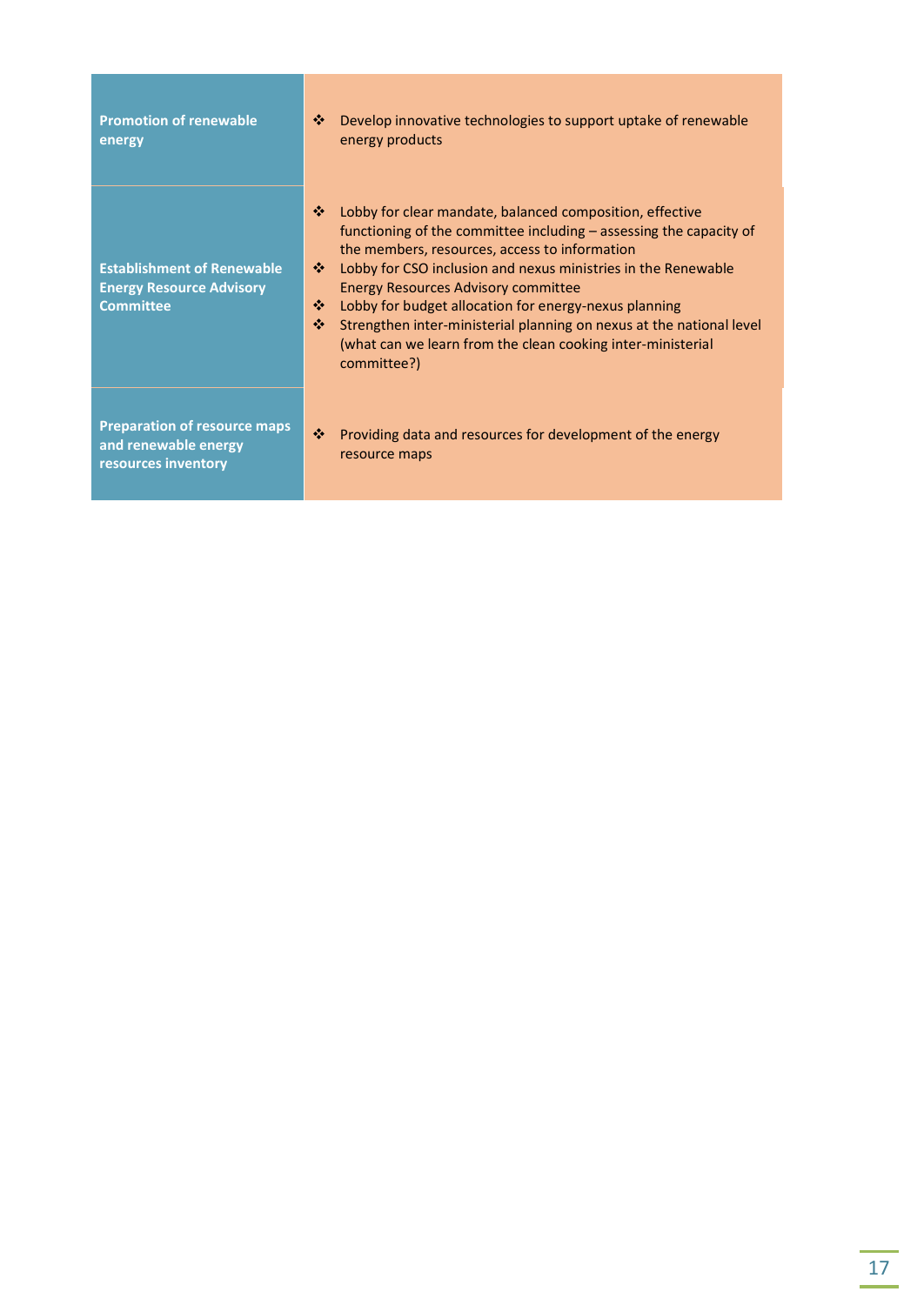# 5 PROPOSED TIMELINES FOR IMPLEMENTATION OF THE PROVISIONS

| Section &<br><b>Sub-Section</b> | <b>Implementation Action</b>                                                                                                                                           | <b>Timeline</b>                                                           |  |
|---------------------------------|------------------------------------------------------------------------------------------------------------------------------------------------------------------------|---------------------------------------------------------------------------|--|
|                                 | <b>Immediate Actions</b>                                                                                                                                               |                                                                           |  |
| 4(2)                            | All Entities and County Governments to submit their<br>respective NEP Implementation Reports                                                                           | By 31st August every year                                                 |  |
| 4(2)                            | CS to Publish a report on the implementation of NEP                                                                                                                    | By 30 <sup>th</sup> September every year                                  |  |
| 5(1,4)                          | Develop an Interim Uniform Framework for the Entities<br>and County Governments to apply in developing their<br>plans. MoE to review the Draft Framework               | By 31st March 2020                                                        |  |
| 5(2,3)                          | CS to issue a Circular on the County Energy Planning<br>Framework requesting all Entities and County<br>Governments to submit their initial respective Energy<br>Plans | By 31 <sup>st</sup> December 2019                                         |  |
| 5(1,4)                          | Develop and publish the Integrated National Energy Plan                                                                                                                | By 31st March 2020                                                        |  |
| 6                               | Publish the report on the implementation of the INEP by<br>30 <sup>th</sup> September                                                                                  | By 30 <sup>th</sup> September and every year<br>starting in 2020          |  |
| 5(2,3)                          | All Entities and County Governments to submit their<br>initial respective Energy Plans                                                                                 | By 31st December 2019 and<br>thereafter every 3 years by 31st<br>December |  |
| 44(1)                           | REREC to Establish 31 new Energy Centers in the<br>Counties where they don't exist.                                                                                    | By 31st March 2020                                                        |  |
|                                 | MoE to transfer the 16 existing Energy Centers from<br><b>MoE to REREC</b>                                                                                             |                                                                           |  |
| 74(1)                           | Preparation of resource maps and renewable energy<br>resources inventory                                                                                               | By 31 <sup>st</sup> March 2020                                            |  |
| 181(1)                          | Declaration of energy resource areas                                                                                                                                   | By 31st March 2020                                                        |  |
| 194(1)                          | Establishment of a Fund by County Governments                                                                                                                          | By 31st March 2020                                                        |  |
|                                 | Short Term Actions (March 2019-June 2020)                                                                                                                              |                                                                           |  |
| 74(2)                           | Report on the renewable energy resources inventory<br>and resource map                                                                                                 | By June 2020                                                              |  |
| $75(2)$ (a)                     | Develop and publish a national strategy for research in<br>renewable energy                                                                                            | By June 2020                                                              |  |
| $75(2)$ (b)                     | Develop a framework for production, distribution and<br>marketing of biomass, the solar, wind, small hydros etc.                                                       | By June 2020                                                              |  |
|                                 | Long term Actions( March 2019-June 2024)                                                                                                                               |                                                                           |  |
| 4(1)                            | Review of the NEP in 2024 and thereafter every 5 years                                                                                                                 | 2024                                                                      |  |
| 5(1)                            | Review the INEP by 31st January 2023                                                                                                                                   | 2023                                                                      |  |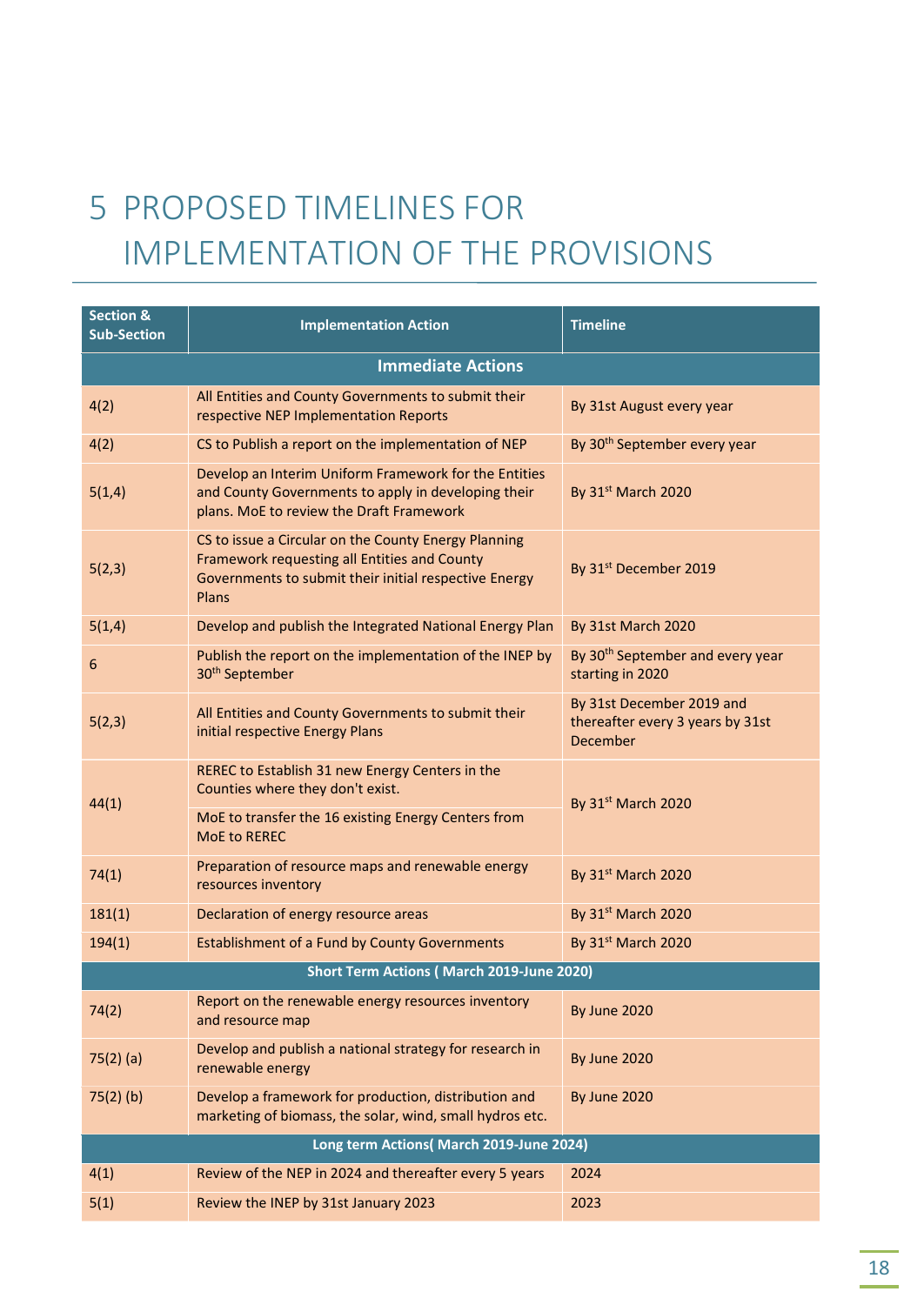# 6 EXISTING PROGRAMS BY CSOs

| <b>Organization</b>        | <b>Counties of operation</b> | <b>Description of activity</b>                                                |
|----------------------------|------------------------------|-------------------------------------------------------------------------------|
|                            | Kwale                        | Solar cooking for fisheries<br>$\circ$                                        |
|                            | Kericho                      | Energy efficiency in tea industries<br>$\circ$                                |
|                            | Kajiado and Narok            | Solar energy for Wildlife conservation<br>$\circ$                             |
|                            |                              | Supporting SEAF-K to influence the policy environment at<br>$\circ$           |
| <b>WWF</b>                 |                              | national and county level                                                     |
|                            |                              | Technical and institutional capacity building of the forum<br>$\circ$         |
|                            | Country wide                 | Facilitating forum members to engage in national, regional and<br>$\circ$     |
|                            |                              | global energy discourse.                                                      |
|                            |                              | Linking the forum with like-minded platforms and organizations<br>$\circ$     |
|                            |                              | for cross-learning.                                                           |
| <b>Rainforest Alliance</b> | Kericho                      | Powering tea industries<br>$\circ$                                            |
|                            |                              | Awareness creation on clean cooking<br>$\circ$                                |
|                            | Kakamega and Kisumu          | Implementing the KOSAP project component on results-based<br>$\circ$          |
|                            |                              | financing                                                                     |
| SNV                        | Kiambu                       | Developing energy policy in Kiambu county in partnership with<br>$\circ$      |
|                            |                              | GROOTS-Kenya                                                                  |
|                            | Kilifi                       | Supporting women energy entrepreneurship<br>$\circ$                           |
|                            | <b>Turkana</b>               | Clean cooking program in Kakuma refugee camp<br>$\circ$                       |
| <b>Hivos</b>               | Kajiado                      | Conducting county energy resource assessments<br>$\circ$                      |
|                            |                              | Research on energy delivery in partnership with IIED<br>$\circ$               |
| <b>KCCWG</b>               | Kajiado                      | Supporting the development of renewable energy policy in<br>$\circ$           |
|                            |                              | partnership with HIVOS                                                        |
|                            | Kitui                        | Supporting the development of county energy plan using the<br>$\circ$         |
| <b>CAFOD</b>               |                              | Energy Delivery Model (EDM) toolkit                                           |
|                            | Countrywide                  | GIS mapping of energy resources in Kitui in collaboration with<br>$\circ$     |
|                            | Mombasa, Kilifi, Garissa,    | WRI                                                                           |
|                            | Makueni, Murang'a,           |                                                                               |
|                            |                              |                                                                               |
|                            | Kiambu, Nakuru,              | Solarization of health facilities in collaboration with Population<br>$\circ$ |
| <b>WRI</b>                 | Kericho, Embu,               | Service Kenya                                                                 |
|                            | Kirinyaga, Kisumu,           |                                                                               |
|                            | Kakamega, Siaya, Busia,      |                                                                               |
|                            | <b>Bungoma and Meru</b>      |                                                                               |
| Caritas                    | Kitui                        | Supporting adoption of households rocket cook stoves working<br>$\circ$       |
|                            |                              | with Fastenopfer in Switzerland                                               |
| <b>GIZ</b>                 | Countrywide                  |                                                                               |
| <b>ACTS</b>                | Nairobi                      | Working on modern energy cooking for urban centers<br>$\circ$                 |
| <b>Koko Networks</b>       | Nairobi                      | Promoting bio-ethanol fuels and stoves<br>$\circ$                             |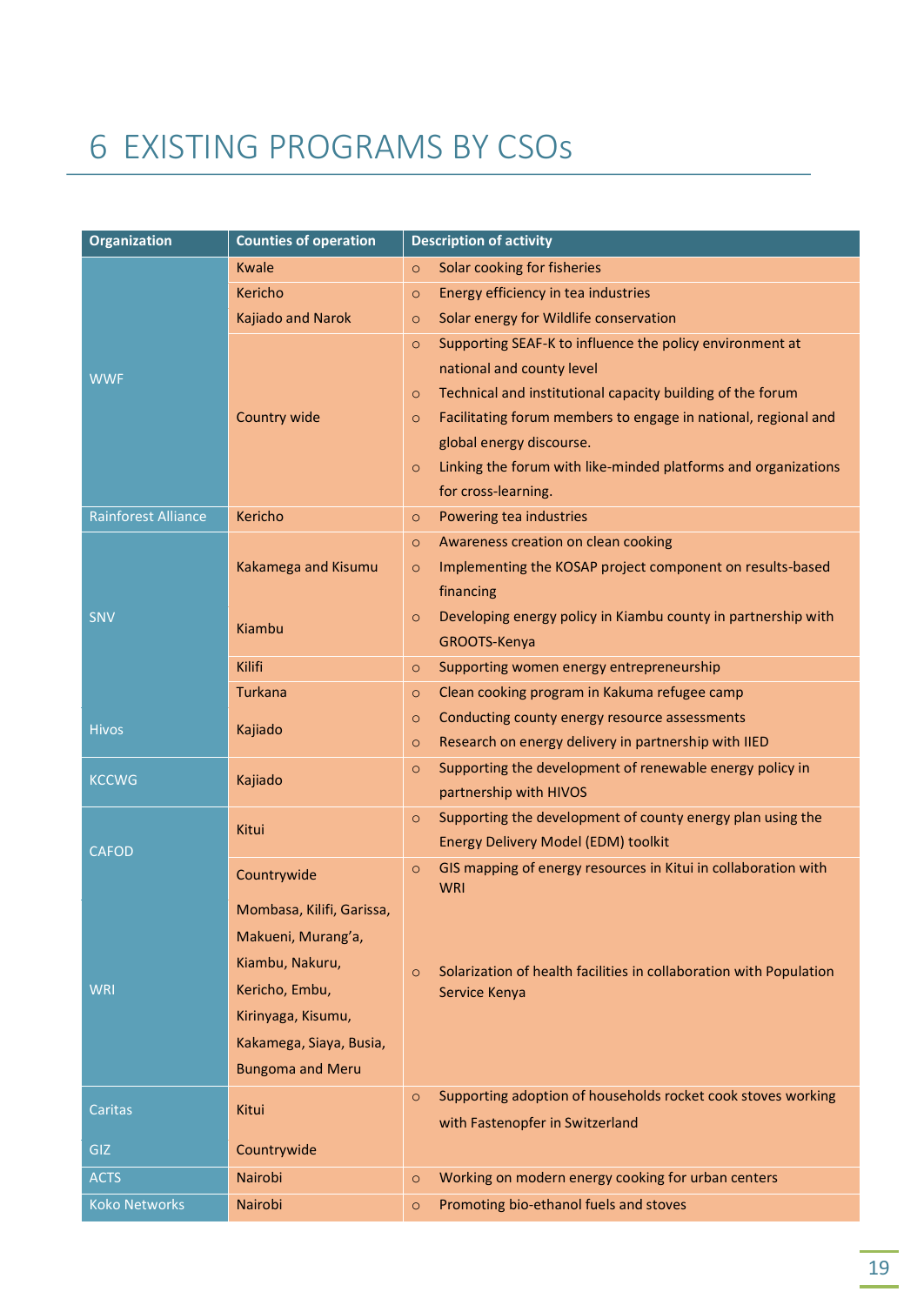| <b>Organization</b>                                | <b>Counties of operation</b>                              | <b>Description of activity</b>                                                                                                                  |
|----------------------------------------------------|-----------------------------------------------------------|-------------------------------------------------------------------------------------------------------------------------------------------------|
| <b>GDC</b>                                         | Nakuru and Baringo                                        | Exploring alternative uses of geothermal other than lighting, i.e.<br>$\circ$<br>for heating, naturalization and processing of animal products. |
| <b>CCAK</b>                                        | Kwale                                                     | Collaborating with county government to steer clean cooking<br>$\circ$<br>and setting up a fund to support women energy enterprises             |
|                                                    | Country wide                                              | Standard development for cook stoves in collaboration with<br>$\circ$<br><b>KEBS</b>                                                            |
| <b>Clean Cooking</b><br><b>Alliance</b>            | <b>Garissa and Kiambu</b>                                 | Scaling up biogas development projects<br>$\circ$<br>Working on standards for labeling for cook stoves in<br>$\circ$<br>collaboration with CCAK |
| <b>Green Africa</b><br>Foundation                  | <b>Marsabit</b>                                           | Enhancing citizen voices on accountability<br>$\circ$                                                                                           |
| <b>Maa Briquettes</b>                              | Nakuru, Narok and<br>Nairobi                              | Using charcoal dust and agro-waste to make briquettes<br>$\circ$                                                                                |
| <b>Umande Trust</b>                                | <b>Nairobi</b>                                            | Enhancing adoption of electric-cookers in Nairobi in<br>$\circ$<br>collaboration with Safi international                                        |
| <b>Magiro Hydros</b>                               | Murang'a                                                  | Powering up villages through hydroelectric generation<br>$\circ$                                                                                |
| <b>SCODE</b>                                       | <b>Nakuru</b>                                             | Fabricating and distributing improved cook stoves<br>$\circ$                                                                                    |
| <b>Practical Action</b>                            | Kakamega, Kisumu,<br>Siaya, Nakuru, Nyeri and<br>Murang'a | Supporting development of County energy plans<br>$\circ$<br>Technical and financial training for women energy entrepreneurs<br>$\circ$          |
| SEAF-K                                             | Countrywide                                               | Influencing policies on renewable energy<br>$\circ$                                                                                             |
| <b>Energy for Impact</b>                           | Countrywide                                               | Building capacity of energy businesses & innovations in energy<br>$\circ$                                                                       |
| <b>ACCESS Coalition</b>                            | Countrywide                                               | Building capacity of CSOs influencing SDG7 delivery<br>$\circ$                                                                                  |
| <b>GOGLA</b>                                       | <b>Nairobi</b>                                            | Conducting market intelligence on off-grid energy<br>$\circ$                                                                                    |
| <b>Strathmore Energy</b><br><b>Resource Centre</b> | <b>Nairobi</b>                                            | Conducting technical training and research in energy sector<br>$\circ$                                                                          |
| Stockholm<br>Environment<br>Institute              | Nairobi                                                   | Influencing policy on clean cooking and off-grid lighting solutions<br>$\circ$                                                                  |
| Kenya Private Sector<br><b>Alliance</b>            | Countrywide                                               | Lobbying for appropriate standards and regulations on<br>$\circ$<br>renewable energy products and fiscal instruments                            |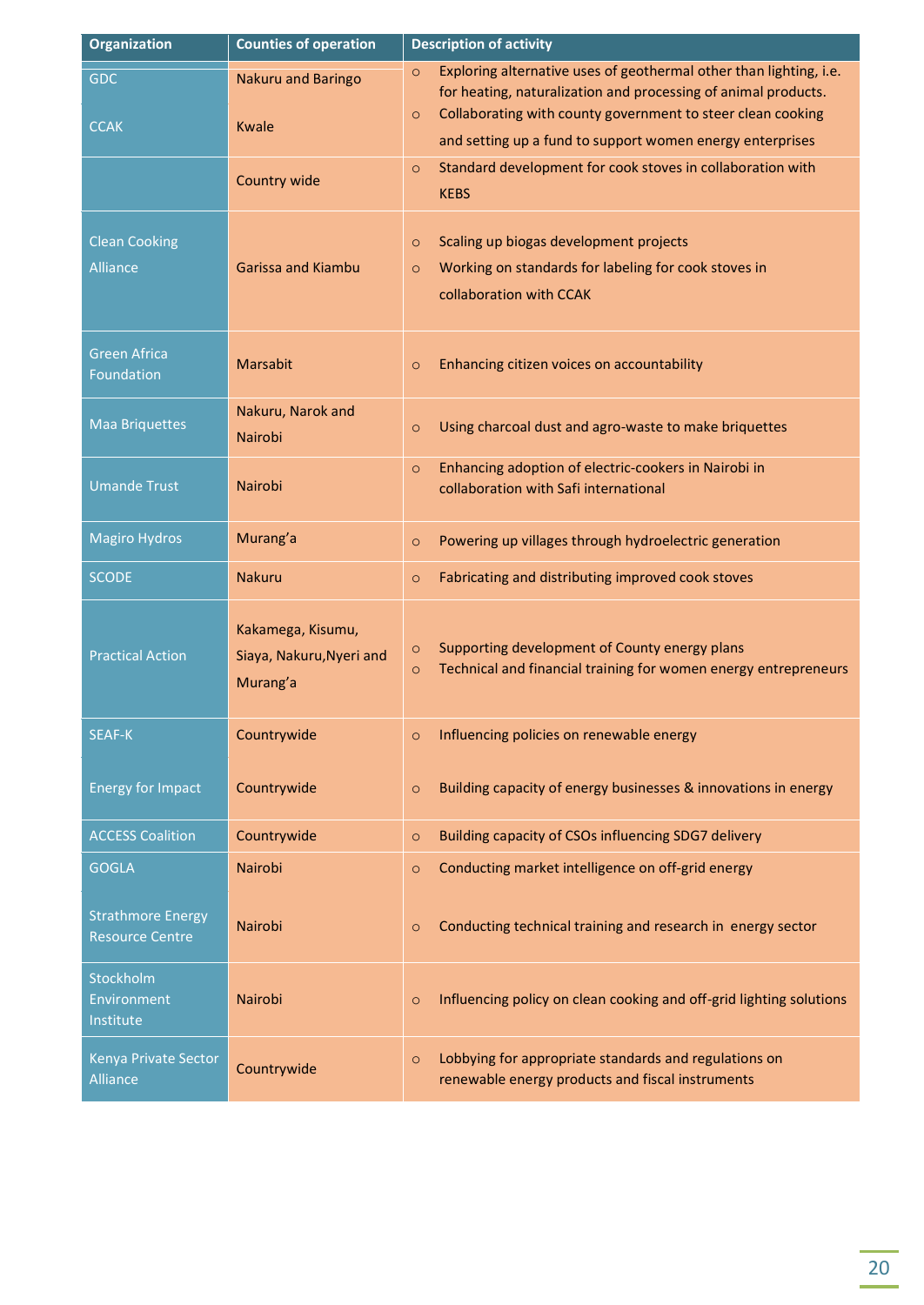# 7 STAKEHOLDER POWER MAP

|           | Meet their needs                                              |                 | Key Players                           |                                 |
|-----------|---------------------------------------------------------------|-----------------|---------------------------------------|---------------------------------|
|           |                                                               |                 | $•$ MoE<br>$\bullet$ KPLC             | $\bullet$ EPRA                  |
|           | •Senate Energy<br>$\bullet$ Parliament<br>Committee<br>Energy | $\bullet$ CoG   | $\bullet$ KENGEN                      | $\bullet$ REREC                 |
|           | Committee<br>$\bullet$ County<br>Assemblies                   | (National)      | •Energy Sub-committees<br>(Counties)  | •Energy Sub-committees          |
|           | •Treasury<br>$\bullet$ Media<br>·Ministry of Lands            | $\bullet$ GDC   | •Development Partners                 |                                 |
| Influence |                                                               | $\bullet$ KIRDI | $\bullet$ KIPPRA                      | $\bullet$ Energy<br><b>CSOS</b> |
|           | Low Priority                                                  |                 | Show consideration                    |                                 |
|           |                                                               | $\bullet$ KAM   | •Research Institutions                | $\bullet$ NEMA                  |
|           |                                                               |                 | $\bullet$ Energy<br><b>Businesses</b> | <b>•KETRACO</b>                 |
|           | <b>Nexus CSOs</b>                                             |                 | •Last mile<br>communities             | $\bullet$ SEforALL              |
|           |                                                               |                 |                                       | $\bullet$ IPP                   |

**Interest**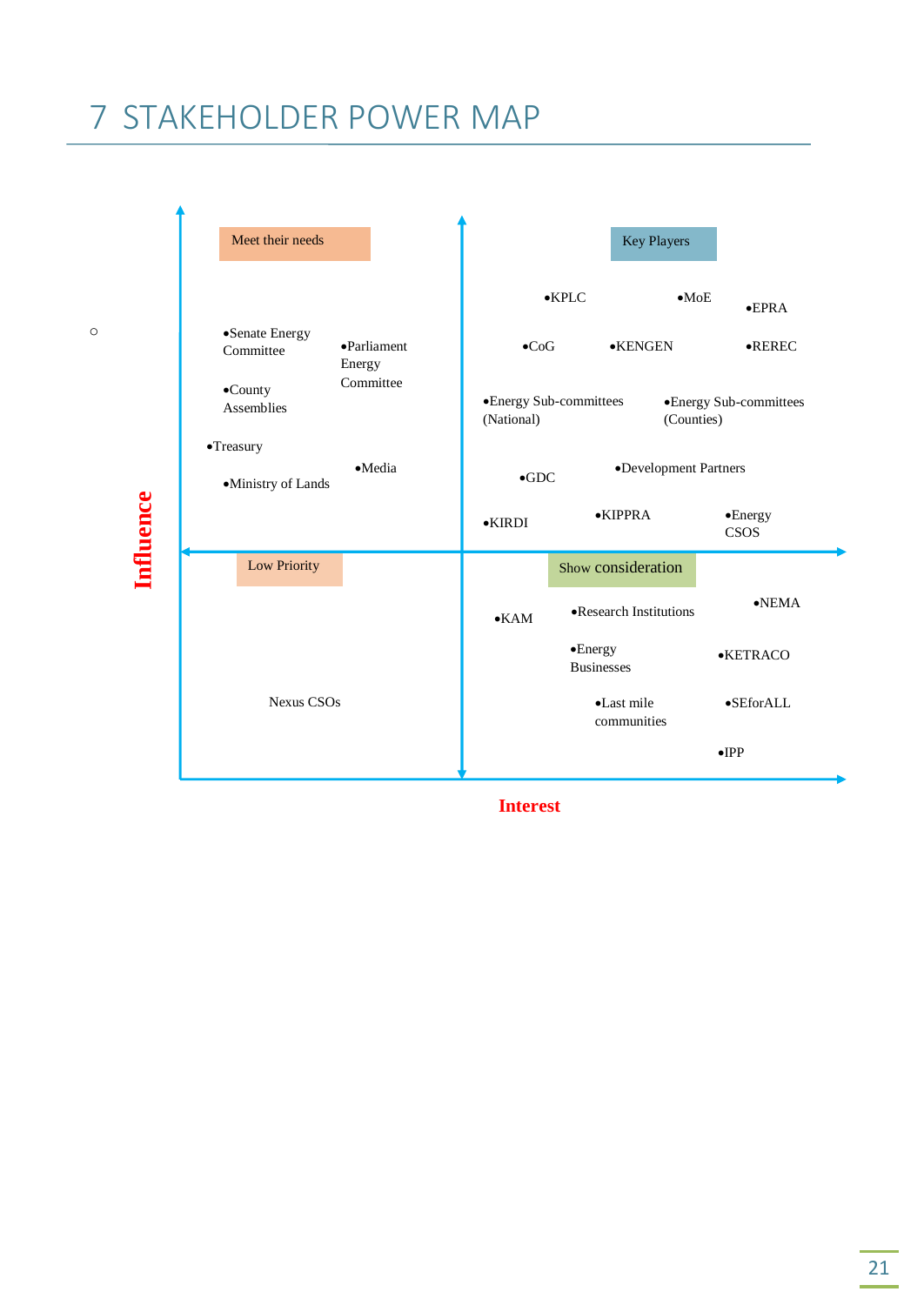# 8 GAPS

hile the Energy Act provides mechanisms for attaining desired energy targets, the Act is genderneutral. It has no specific focus on women, men and other vulnerable groups and communities. The Act has put more emphasis on electricity connectivity but not the last mile access to energy. Issues of Thile the Energy Act provides mechanisms for attaining desired energy targets, the Act is gender-<br>neutral. It has no specific focus on women, men and other vulnerable groups and communities. The<br>Act has put more emphasis o addressed. The Act does not explicitly address the energy nexus aspects even though there is mention of the establishment of an inter-ministerial committee led by the Ministry of Energy, but largely comprises of energy entities without nexus ministries like health, education etc.

# 9 CONCLUSION

verall, the Act paves way for achievement of universal energy for all Kenyans by 2030 and creates a plethora of opportunities for CSOs to exercise their right to contribute toward the SDG 7 goal. Strategic partnerships between the CSOs the government and private sector will not only support the **Acchievement of solution** of opportunities for CSOs to exercise their right to contribute toward the SDG 7 goal. Strategic partnerships between the CSOs the government and private sector will not only support the achievem level. Partnerships will build the capacity of stakeholders, provide a platform for knowledge sharing and enhance the tracking of performance. The Energy Act of 2019 has the potential to shift the paradigm only if goodwill be accorded by all sector players. This includes partnerships towards financing and implementation and proper legislative processes that need to factor in those leaving below a dollar a day and struggling to meet their energy needs. Thus, inclusive and participatory processes will be crucial towards achieving the eagerly awaited transformations in the energy fraternity pursuant to the Act.

## **End Notes**

- 1. IEA, IRENA, UNSD, WB, WHO (2019), Tracking SDG 7: The Energy Progress Report 2019, Washington DC
- 2. Kenya government targets universal access to electricity by 2022 as captured in its SEforALL Action Agenda and Investment Prospectus documents.
- 3. Government of Kenya, Energy Act No.1 of 2019
- 4. Global Alliance for Clean Cook stoves Kenya Country Action Plan (2013)
- 5. [https://www.seforall.org/sites/default/files/Kenya\\_AA\\_EN\\_Released.pdf](https://www.seforall.org/sites/default/files/Kenya_AA_EN_Released.pdf)
- 6. [http://pubdocs.worldbank.org/en/413001554284496731/Kenya-National-Electrification-Strategy-KNES-Key-](http://pubdocs.worldbank.org/en/413001554284496731/Kenya-National-Electrification-Strategy-KNES-Key-Highlights-2018)[Highlights-2018](http://pubdocs.worldbank.org/en/413001554284496731/Kenya-National-Electrification-Strategy-KNES-Key-Highlights-2018)
- 7. [https://kplc.co.ke/img/full/BL4PdOqKtxFT\\_National%20Energy%20Policy%20October%20%202018.pdf](https://kplc.co.ke/img/full/BL4PdOqKtxFT_National%20Energy%20Policy%20October%20%202018.pdf)
- 8. <https://www.energia.org/kenyas-ministry-of-energy-launches-one-of-a-kind-gender-policy/>
- 9. [https://kplc.co.ke/img/full/o8wccHsFPaZ3\\_ENERGY%20ACT%202019.pdf](https://kplc.co.ke/img/full/o8wccHsFPaZ3_ENERGY%20ACT%202019.pdf)